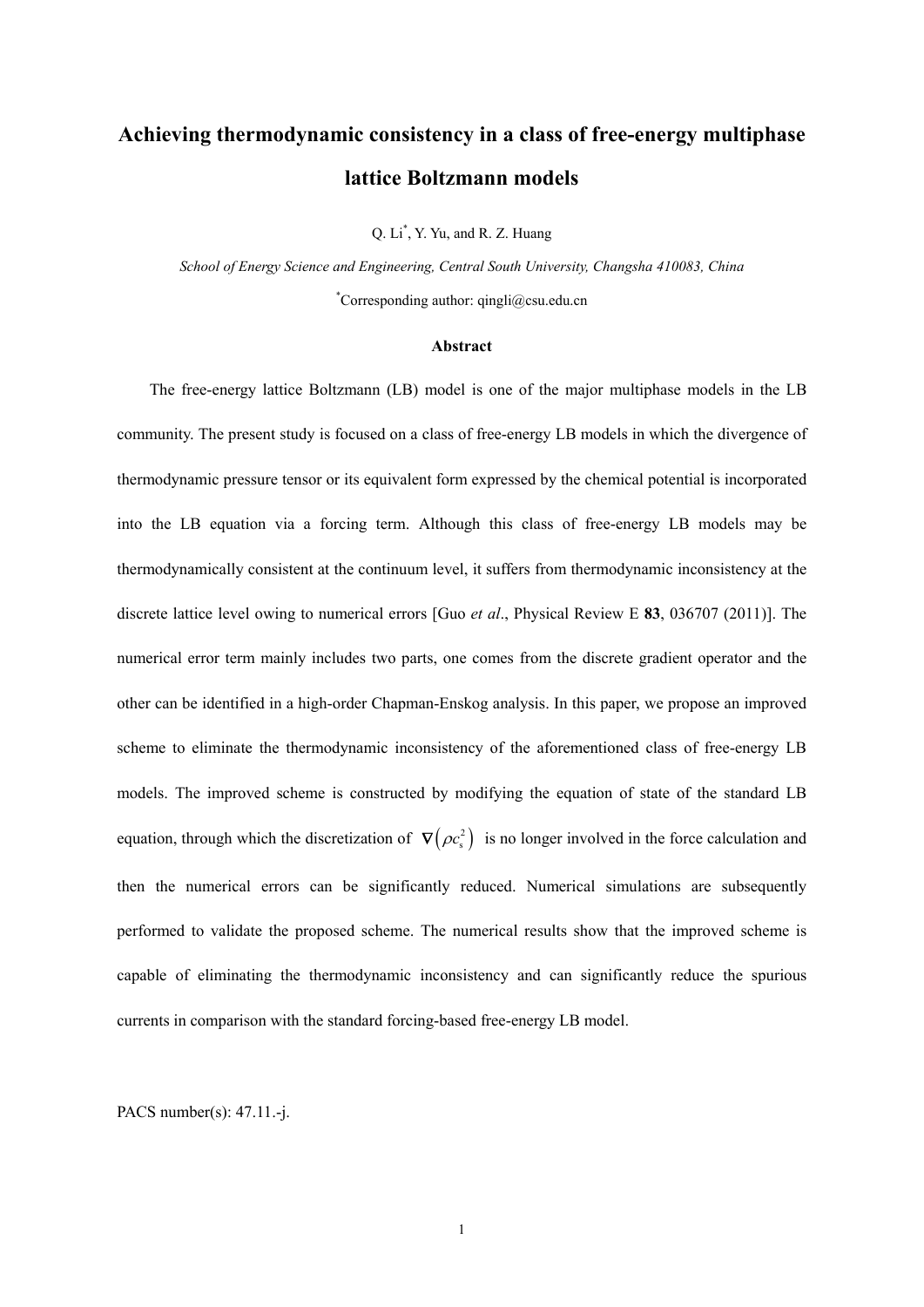## **I. Introduction**

 The lattice Boltzmann (LB) method [1-5], which is a mesoscopic numerical approach originating from the lattice gas automaton (LGA) method [6], has been proven to be particularly suitable for studying multiphase and multicomponent systems [7,8] where the interfacial dynamics and phase transition are present. In the past three decades, significant progress has been made in this direction and a variety of multiphase LB models have been developed, such as the color-gradient LB model [9-11], the free-energy LB model [12-15], the pseudopotential LB model [16-21], and the phase-field LB model [22-24]. Although these models are devised from different points of view, they share the same feature, i.e., in these models the interface between different phases/components is represented by a diffuse interface. An important advantage of diffuse-interface models lies in that the motion of the liquid-gas interface does not need to be tracked explicitly [8].

 Among these multiphase LB models, the free-energy model proposed by Swift *et al*. [12,13] was devised based on thermodynamic theory. They proposed to modify the second-order moment of the equilibrium density distribution function so as to include a non-ideal thermodynamic pressure tensor. Therefore in this model the phase separation is described by a non-ideal equation of state in thermodynamic theory such as the van der Waals equation of state. However, the original free-energy multiphase LB model was shown to break Galilean invariance due to some non-Navier-Stokes terms recovered in the momentum equation [25], which arises from incorporating the pressure tensor via the equilibrium density distribution function. To restore the Galilean invariance, several correction terms can be added to the equilibrium density distribution function [13-15,26].

 Based on the consideration that the thermodynamics of a multiphase system can be equivalently taken into account through a forcing term, Wagner and Li [27] proposed a free-energy LB model that uses a forcing term to incorporate the divergence of the thermodynamic pressure tensor  $(\nabla \cdot \mathbf{P})$  into the LB equation. In the meantime, a similar LB model was devised by Lee and Fischer [28] and they found that the spurious currents can be considerably reduced when the divergence of the pressure tensor is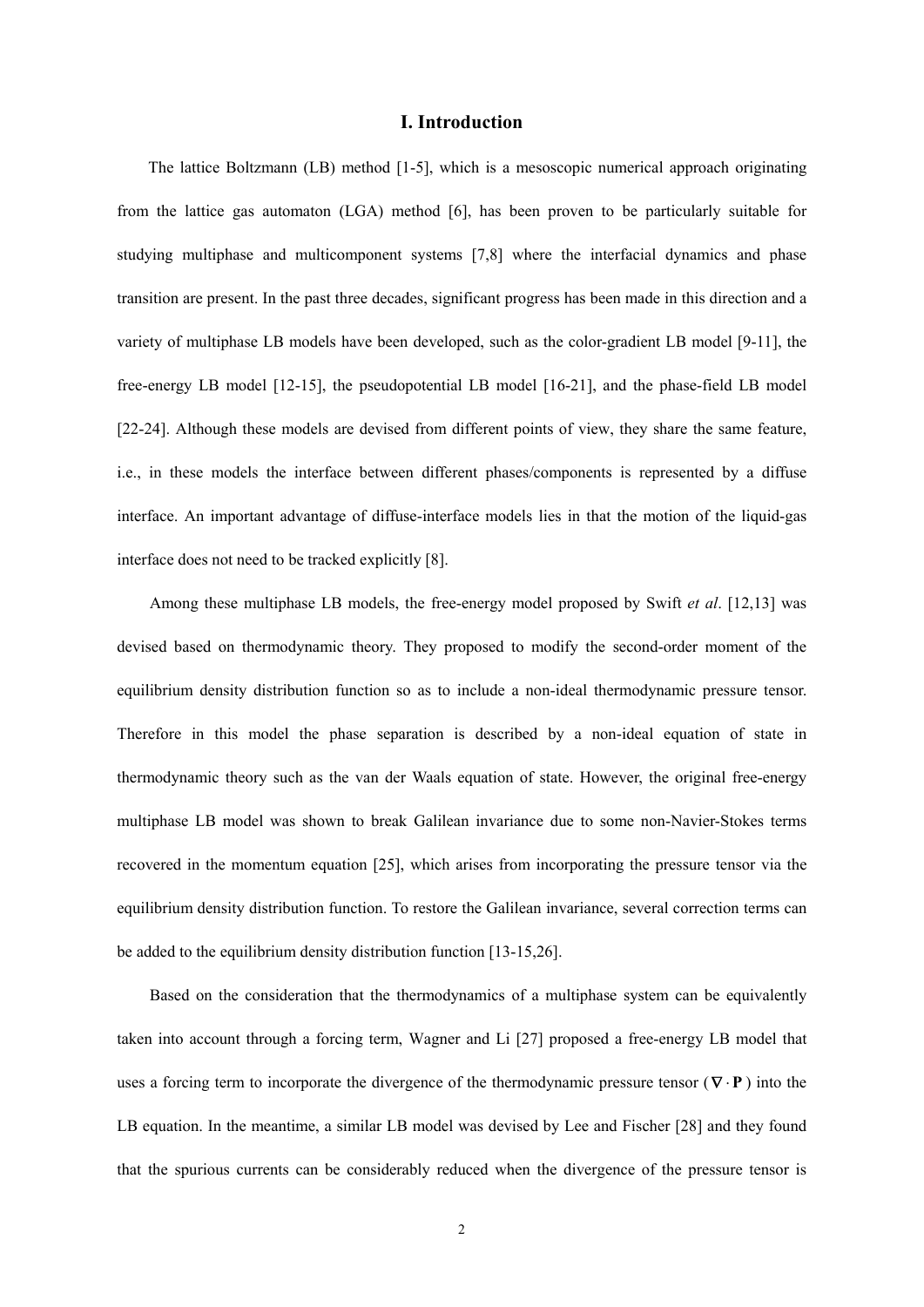expressed by a chemical-potential form, i.e.,  $\nabla \cdot \mathbf{P} = \rho \nabla \mu_c$ , where  $\mu_c$  is the chemical potential. This class of free-energy LB models can be referred to as "forcing-based" free-energy models in comparison with the original free-energy LB model proposed by Swift *et al*. [12,13]. This forcing-based free-energy LB method has been recently extended to multiphase systems at large density ratios by Mazloomi M *et al*. [29] and Wen *et al*. [30].

 Nevertheless, Guo *et al*. [31] found that, for the aforementioned class of free-energy LB models, the force balance condition does not hold at the discrete lattice level regardless of using the pressure-tensor form  $\nabla \cdot \mathbf{P}$  or the chemical-potential form  $\rho \nabla \mu_c$ . Subsequently, Lou and Guo [32] showed that the force imbalance at the discrete level leads to thermodynamic inconsistency, i.e., the coexisting liquid and gas densities given by the forcing-based free-energy LB models gradually deviate from the results of the Maxwell construction when the reduced temperature decreases. As shown in Refs. [31,32], the force imbalance or the thermodynamic inconsistency of the forcing-based free-energy LB models is caused by the numerical errors at the discrete lattice level.

 To reduce the effects of force imbalance, Lou and Guo proposed [32] a Lax-Wendroff propagation scheme for the forcing-based free-energy LB models. In a similar way, Qiao *et al*. [33] developed a forcing-based free-energy LB model using the Beam-Warming scheme. However, these two schemes are inconsistent with the philosophy of the standard streaming-collision procedure. The numerical errors are reduced by decreasing the Courant-Friedrichs-Lewy number, which leads to a much smaller time step than that of the standard LB method. As a result, the computational cost is significantly increased. Moreover, the numerical implementation of the Beam-Warming scheme involves not only the nearest-neighbor nodes but also the next-nearest-neighbor nodes.

 In this paper, we aim to propose an alternative scheme that is still within the framework of the standard streaming-collision procedure for eliminating the thermodynamic inconsistency of the forcing-based free-energy LB models. Specifically, an improved scheme is constructed by modifying the equation of state of the standard LB equation, through which the discretization of  $\nabla (\rho c_s^2)$  is no longer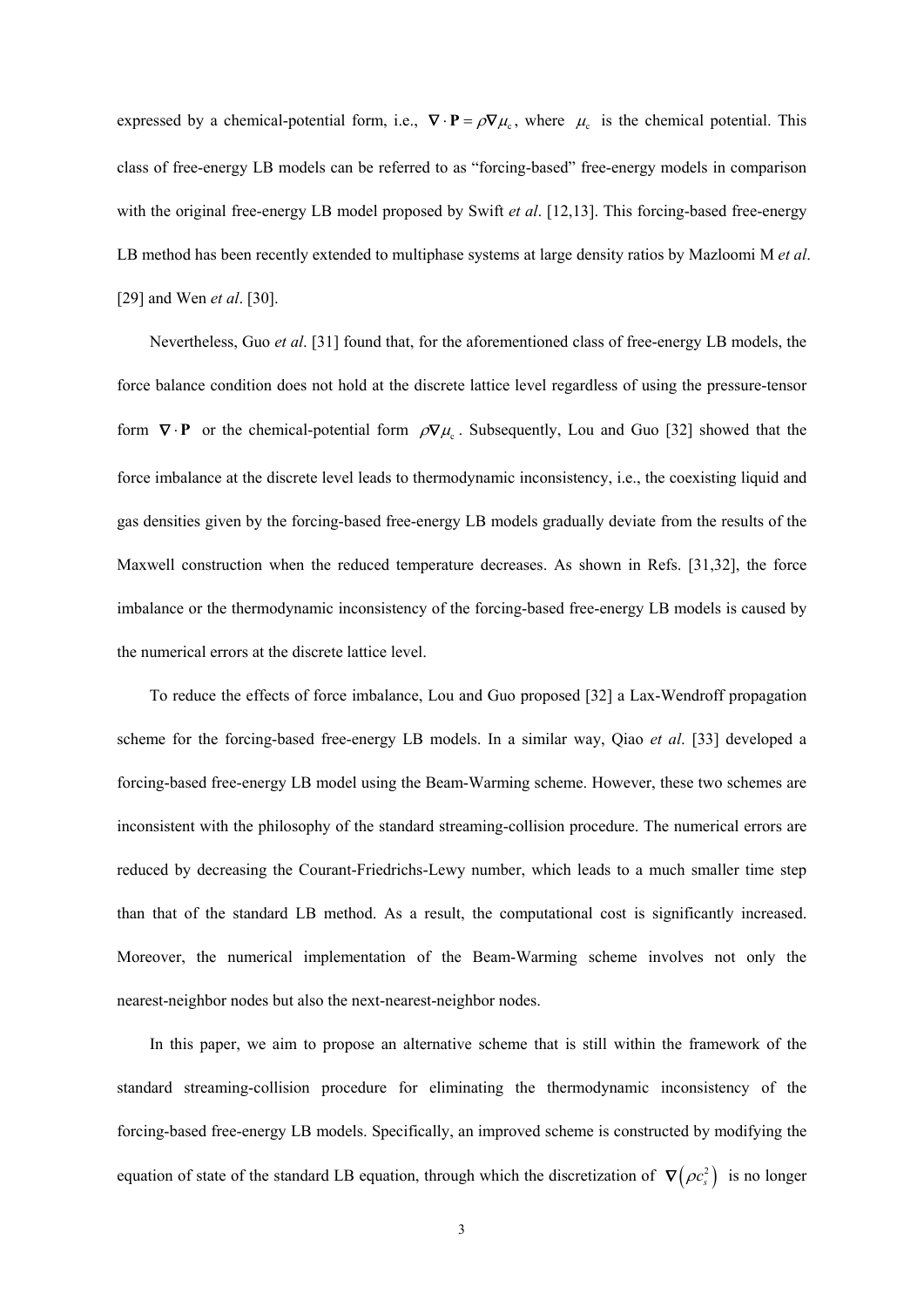required in the force calculation and then the numerical errors can be significantly reduced. The rest of the present paper is organized as follows. In Sec. II, the forcing-based free-energy LB method is briefly introduced. The improved scheme is proposed in Sec. III and the numerical validation is provided in Sec. IV. Finally, a summary is given in Sec. V.

## **II. Forcing-based free-energy LB method**

#### **A. Basic formulations**

For multiphase systems, the free energy functional can be expressed by [12,13,34-37]

$$
\mathcal{F} = \int \psi(\rho, \nabla \rho) d\Omega_{V} = \int \left( E_f(\rho) + \frac{\kappa}{2} |\nabla \rho|^2 \right) d\Omega_{V}, \qquad (1)
$$

where  $\Omega_{V}$  is the region of space occupied by the system,  $\psi(\rho, \nabla \rho)$  is the free-energy density,  $E_f(\rho)$  represents the bulk free-energy density, which leads to an equation of state that allows for the coexistence of liquid and gas phases, and  $0.5 \kappa |\nabla \rho|^2$  denotes the interfacial free-energy density, in which  $\kappa$  is a positive constant. The chemical potential  $\mu_c$  is defined as the variation of the free energy functional with respect to the density, i.e.,

$$
\mu_{\rm c} = \frac{\delta \mathcal{F}}{\delta \rho} = E'_f(\rho) - \kappa \nabla^2 \rho \,, \tag{2}
$$

where  $E'_f(\rho) = dE_f(\rho)/d\rho$ . Then a non-local pressure can be defined as follows [38]:

$$
p = \rho \mu_{\rm c} - \psi \left( \rho, \nabla \rho \right). \tag{3}
$$

Substituting Eq. (2) and the expression of  $\psi(\rho, \nabla \rho)$  into Eq. (3) yields

$$
p = p_{\text{EOS}} - \kappa \rho \nabla^2 \rho - \frac{\kappa}{2} |\nabla \rho|^2, \tag{4}
$$

where  $p_{\text{EOS}} = \rho E'_f(\rho) - E_f(\rho)$  is the non-ideal equation of state. Correspondingly, the thermodynamic pressure tensor is defined as [38-40]

$$
\mathbf{P} = p\mathbf{I} + \frac{\partial \psi(\rho, \nabla \rho)}{\partial (\nabla \rho)} \nabla \rho = p\mathbf{I} + \kappa \nabla \rho \nabla \rho , \qquad (5)
$$

where **I** is the unit tensor. After some standard algebra, the following equation can be obtained [8,28]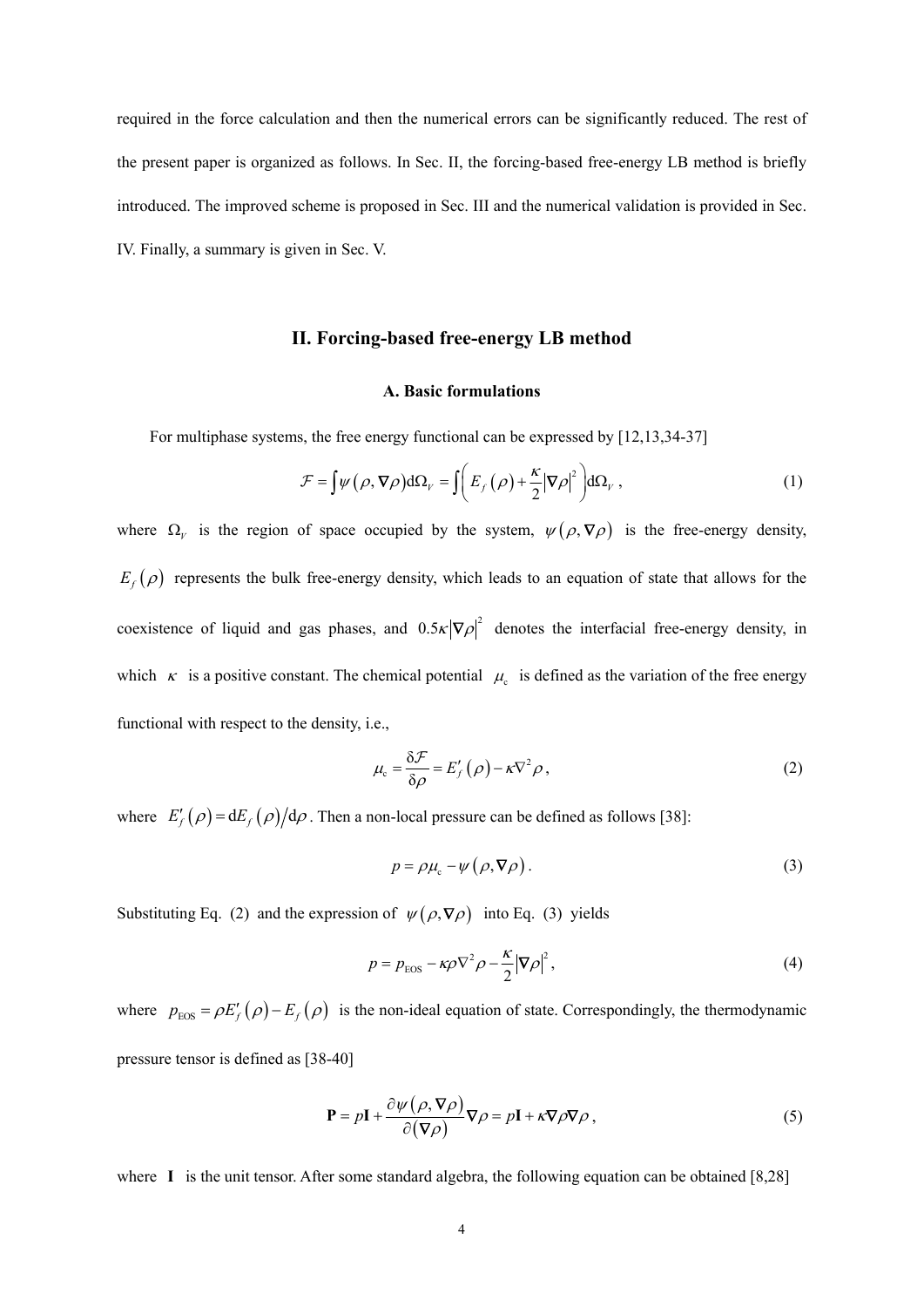$$
\nabla \cdot \mathbf{P} = \rho \nabla \mu_{\rm c} \,. \tag{6}
$$

The left-hand side of Eq. (6) is usually referred to as the pressure-tensor form, whereas the right-hand side is referred to as the chemical-potential form.

 For the forcing-based free-energy LB method, the thermodynamics of a multiphase system is taken into account through a forcing term [27,28]. Without loss of generality, in the present study we adopt the LB equation with a multiple-relaxation-time (MRT) collision operator [41,42] based on the consideration that the single-relaxation-time (SRT) collision operator [43] is a special case of the MRT collision operator. Generally, the MRT-LB equation can be written as follows [44,45]:

$$
f_{\alpha}\left(\mathbf{x}+\mathbf{e}_{\alpha}\delta_{t},t+\delta_{t}\right)=f_{\alpha}\left(\mathbf{x},t\right)-\overline{\Lambda}_{\alpha\beta}\left(f_{\beta}-f_{\beta}^{eq}\right)\Big|_{(\mathbf{x},t)}+\delta_{t}\left(G_{\alpha}-0.5\overline{\Lambda}_{\alpha\beta}G_{\beta}\right)\Big|_{(\mathbf{x},t)},\tag{7}
$$

where  $f_a$  is the density distribution function,  $f_a^{eq}$  is the equilibrium density distribution function, **x** is the spatial position, *t* is the time,  $\delta_t$  is the time step,  $\mathbf{e}_{\alpha}$  is the discrete velocity in the  $\alpha$  th direction,  $G_{\alpha}$  is the forcing term in the discrete velocity space, and  $\overline{\Lambda}_{\alpha\beta} = (\mathbf{M}^{-1}\Lambda\mathbf{M})_{\alpha\beta}$  is the collision operator, in which **M** is a transformation matrix and  $\Lambda$  is a diagonal matrix for the relaxation times [44,45]. For the two-dimensional nine-velocity (D2Q9) lattice, the relaxation matrix is given by

$$
\mathbf{\Lambda} = \text{diag}\left(\tau_c^{-1}, \tau_e^{-1}, \tau_c^{-1}, \tau_c^{-1}, \tau_q^{-1}, \tau_c^{-1}, \tau_q^{-1}, \tau_v^{-1}, \tau_v^{-1}\right),\tag{8}
$$

where  $\tau_c = 1$  is the non-dimensional relaxation time related the conserved moments,  $\tau_s$  and  $\tau_q$  are free parameters, while  $\tau_e$  and  $\tau_v$  are the non-dimensional relaxation times determining the bulk and shear viscosities, respectively, i.e.,  $\eta_B = \rho c_s^2 (\tau_e - 0.5) \delta_t$  and  $\eta = \rho c_s^2 (\tau_v - 0.5) \delta_t$ .

 Through the transformation matrix **M** , the right-hand side of Eq. (7), namely the collision step, can be implemented in the moment space:

$$
\mathbf{m}^* = \mathbf{m} - \mathbf{\Lambda} \left( \mathbf{m} - \mathbf{m}^{eq} \right) + \delta_t \left( \mathbf{I} - \frac{\mathbf{\Lambda}}{2} \right) \mathbf{S} \,, \tag{9}
$$

where  $\mathbf{m} = \mathbf{M} \mathbf{f}$ ,  $\mathbf{m}^{eq} = \mathbf{M} \mathbf{f}^{eq}$ , and  $\mathbf{S} = \mathbf{M} \mathbf{G}$  is the forcing term in the moment space [5]. Then the streaming step can be implemented as follows:

$$
f_{\alpha}\left(\mathbf{x}+\mathbf{e}_{\alpha}\delta_{t},t+\delta_{t}\right)=f_{\alpha}^{*}\left(\mathbf{x},t\right),\tag{10}
$$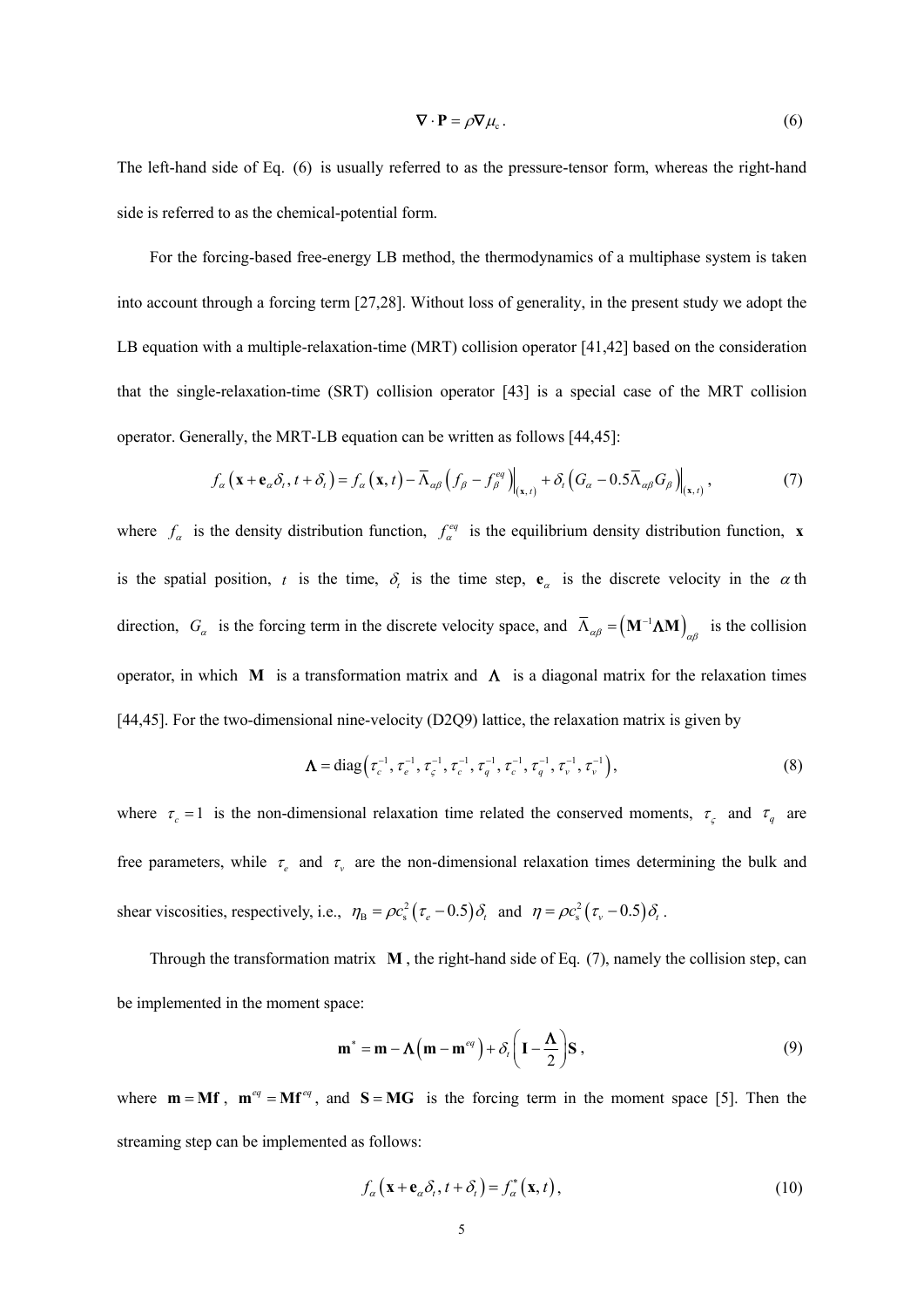where  $f^* = M^{-1}m^*$  and  $M^{-1}$  is the inverse matrix of the transformation matrix. For the D2Q9 lattice, the standard equilibria  $m^{eq}$  are given by

$$
\mathbf{m}^{eq} = \rho \left( 1, -2 + 3u^2, 1 - 3u^2, u_x, -u_x, u_y, -u_y, u_x^2 - u_y^2, u_x u_y \right)^T, \tag{11}
$$

where  $u^2 = u_x^2 + u_y^2$ . The macroscopic density and velocity are calculated by

$$
\rho = \sum_{\alpha} f_{\alpha}, \quad \rho \mathbf{u} = \sum_{\alpha} \mathbf{e}_{\alpha} f_{\alpha} + \frac{\delta_{t}}{2} \mathbf{F}, \qquad (12)
$$

where **F** is the force exerted on the system. For the forcing-based free-energy LB method, the force is defined as follows [27,28]:

$$
\mathbf{F} = \nabla (\rho c_s^2) - \nabla \cdot \mathbf{P} \quad \text{or} \quad \mathbf{F} = \nabla (\rho c_s^2) - \rho \nabla \mu_c, \tag{13}
$$

where  $c_s^2 = 1/3$ . The left one is the pressure-tensor form, whereas the right one is the chemical-potential form. The forcing term  $G_{\alpha}$  in Eq. (7) is given by [46]

$$
G_{\alpha} = \omega_{\alpha} \left[ \frac{\mathbf{e}_{\alpha} - \mathbf{u}}{c_{\rm s}^2} + \frac{(\mathbf{e}_{\alpha} \cdot \mathbf{u})}{c_{\rm s}^4} \mathbf{e}_{\alpha} \right] \cdot \mathbf{F} \,, \tag{14}
$$

where  $\omega_{\alpha}$  are the weights. For the D2Q9 lattice,  $\omega_{\alpha}$  are given by  $\omega_0 = 4/9$ ,  $\omega_{1-4} = 1/9$ , and  $\omega_{5-8} = 1/36$ . With the aid of Eq. (14), the forcing term in the moment space can be obtained via  $\mathbf{S} = \mathbf{M}\mathbf{G}$ , in which  $\mathbf{G} = (G_0, G_1, \dots, G_8)^\mathrm{T}$ .

#### **B. Numerical error term at the discrete level**

 The macroscopic equations recovered from the forcing-based free-energy LB method can be derived by the Taylor expansion analysis [47] or the Chapman-Enskog analysis [48]. As argued by Wagner [49], a second-order analysis is inadequate for multiphase LB models because higher-order terms are ignored, which may be necessary to achieve thermodynamic consistency. Through a third-order Chapman-Enskog analysis [50], the following macroscopic equations can be obtained:

$$
\frac{\partial \rho}{\partial t} + \nabla \cdot (\rho \mathbf{u}) = 0, \qquad (15)
$$

$$
\frac{\partial (\rho \mathbf{u})}{\partial t} + \nabla \cdot (\rho \mathbf{u} \mathbf{u}) = -\nabla (\rho c_s^2) + \mathbf{F} + \nabla \cdot \mathbf{\Pi} + \frac{\delta_t^2}{12} \nabla \cdot \nabla \mathbf{F},
$$
\n(16)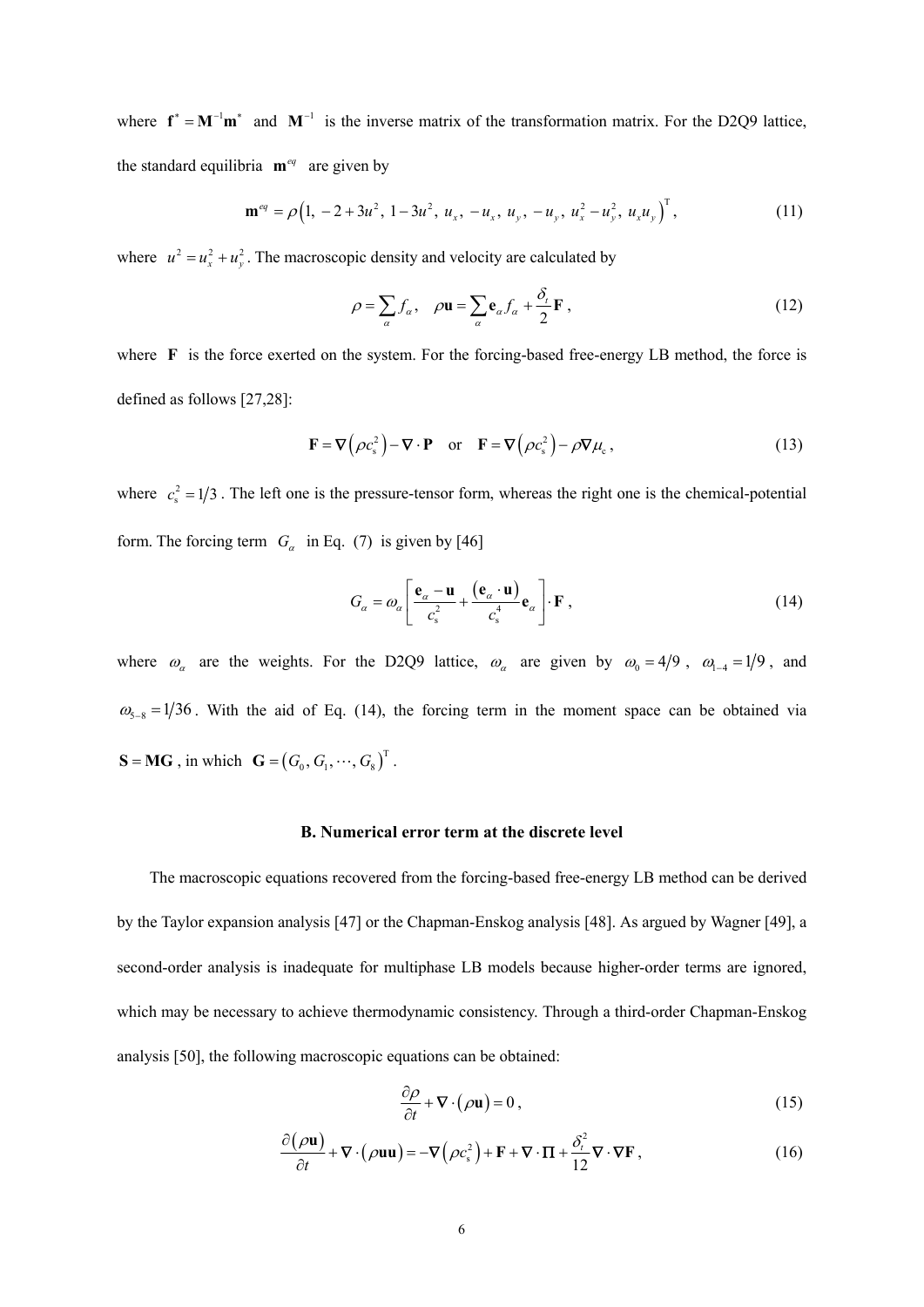where  $\Pi$  is the viscous stress tensor. The last term on the right-hand side of Eq. (16) is a high-order term that cannot be identified by a second-order Chapman-Enskog analysis.

 Meanwhile, in numerical implementation the gradient terms are usually evaluated by the following isotropic finite-difference scheme:

$$
\nabla \phi^{(\text{discrete})} = \frac{1}{c_s^2 \delta_t} \sum_{\alpha} \omega_{\alpha} \phi \left( \mathbf{x} + \mathbf{e}_{\alpha} \delta_t \right) \mathbf{e}_{\alpha} \ . \tag{17}
$$

According to the Taylor series expansion, we can obtain

$$
\phi(\mathbf{x}+\mathbf{e}_{\alpha}\delta_{t})=\phi(\mathbf{x})+e_{\alpha k}\delta_{t}\partial_{k}\phi(\mathbf{x})+\frac{\delta_{t}^{2}}{2}e_{\alpha k}e_{\alpha l}\partial_{k}\partial_{l}\phi(\mathbf{x})+\frac{\delta_{t}^{3}}{6}e_{\alpha k}e_{\alpha l}e_{\alpha m}\partial_{k}\partial_{l}\partial_{m}\phi(\mathbf{x})+\cdots
$$
 (18)

Substituting Eq. (18) into Eq. (17) gives

$$
\nabla \phi^{(\text{discrete})} = \nabla \phi + \frac{\delta_i^2}{6} \nabla \nabla^2 \phi + \cdots.
$$
 (19)

In the LB method we usually adopt  $\delta_t = c = 1$ , where *c* is the lattice constant. Hence the force at the discrete level can be expressed via

$$
\mathbf{F}^{\text{(discrete)}} = \mathbf{F} + \frac{1}{6} \nabla (\nabla \cdot \mathbf{F}) + \cdots.
$$
 (20)

Combining Eq. (16) with Eq. (20), we can obtain the following numerical error term:

$$
\mathcal{E} = \frac{1}{6} \nabla (\nabla \cdot \mathbf{F}) + \frac{1}{12} \nabla \cdot \nabla \mathbf{F} + O(\partial^4).
$$
 (21)

At the thermodynamically equilibrium state, the chemical potential is constant everywhere, including the liquid-gas interface where the density varies. Accordingly, the major numerical error term is given by

$$
\mathcal{E}_{n} = \frac{c_s^2}{6} \nabla (\nabla \cdot \nabla \rho) + \frac{c_s^2}{12} \nabla \cdot \nabla \nabla \rho .
$$
\n(22)

Since  $\partial_i \partial_i \partial_j \rho = \partial_i \partial_i \partial_j \rho$ , we can rewrite Eq. (22) as

$$
\mathcal{E}_{n} = \frac{c_{s}^{2}}{4} \nabla (\nabla^{2} \rho) = \frac{1}{12} \nabla (\nabla^{2} \rho).
$$
 (23)

Note that  $\nabla (\nabla^2 \rho) = \nabla \cdot [(\nabla^2 \rho) \mathbf{I}]$ . Consequently, the isotropic part of the thermodynamic pressure tensor is changed by the numerical error term, which leads to the thermodynamic inconsistency of the forcing-based free-energy LB models.

# **III. Alternative scheme for achieving thermodynamic consistency**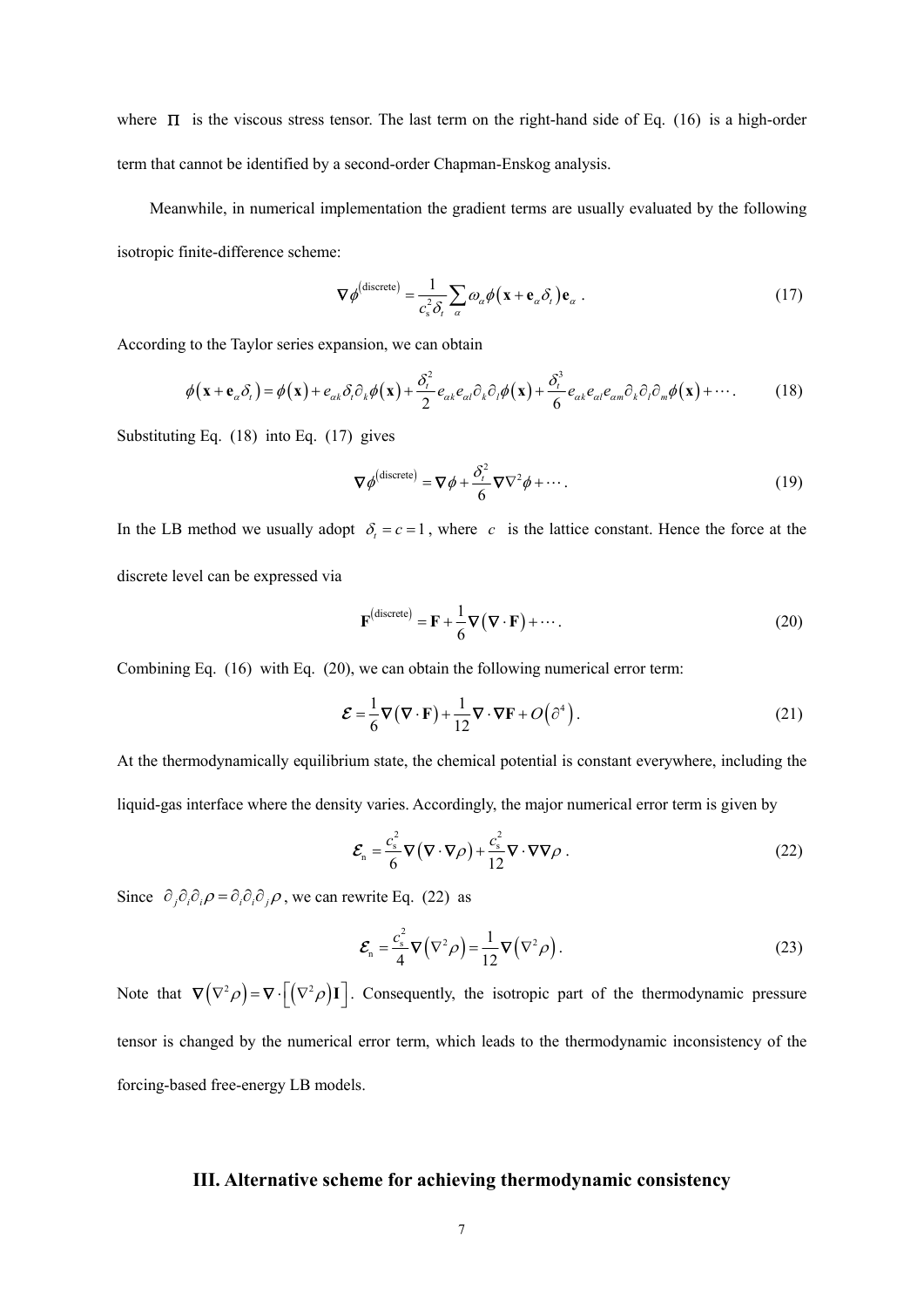In this section, an improved scheme that is still within the framework of the standard streaming-collision procedure is proposed to eliminate the thermodynamic inconsistency of the forcing-based free-energy LB models. In fact, the appearance of  $\nabla (\rho c_s^2)$  in the force given by Eq. (13) is attributed to the equation of state  $p = \rho c_s^2$  produced by the standard LB equation, which yields the term  $-\nabla (\rho c_s^2)$  on the right-hand side of Eq. (16). Obviously, when such an equation of state is modified as  $p = p_m$ , the term  $\nabla (\rho c_s^2)$  in Eq. (13) can be replaced by  $\nabla p_m$ . In the present study we utilize  $p_m = (1 + \mu_c)/3$ . Then the chemical-potential form of the force is given by

$$
\mathbf{F} = \nabla p_{\rm m} - \rho \nabla \mu_{\rm c} = \left(\frac{1}{3} - \rho\right) \nabla \mu_{\rm c} \,. \tag{24}
$$

In order to modify the equation of state produced by the standard LB equation, the second-order moment of the equilibrium density distribution function can be defined as follows:

$$
\sum_{\alpha} e_{\alpha i} e_{\alpha j} f_{\alpha}^{eq} = p_{\rm m} \delta_{ij} + \rho u_i u_j, \qquad (25)
$$

where  $\delta_{ij}$  is the Kronecker delta.

 Nevertheless, when Eq. (25) is implemented without other changes, the LB model will suffer from the lack of Galilean invariance owing to some non-Navier-Stokes terms recovered in the macroscopic momentum equation. Such an issue can be found in the original free-energy LB model and the color-gradient LB models with variable density ratios [10,51]. Several approaches have been devised in the literature to address this issue [13,14,26,52]. In the present study, we adopt the approach proposed by Li *et al.* [52], which has been recently applied to eliminate the error terms of the color-gradient LB models [53,54]. Following this approach, the third-order moment of the equilibrium density distribution function is given by

$$
\sum_{\alpha} e_{\alpha i} e_{\alpha j} e_{\alpha k} f_{\alpha}^{eq} = \begin{cases} \rho c_s^2 \left( u_i \delta_{jk} + u_j \delta_{ik} + u_k \delta_{ij} \right), & \text{if } i = j = k, \\ p_m \left( u_i \delta_{jk} + u_j \delta_{ik} + u_k \delta_{ij} \right), & \text{others.} \end{cases}
$$
(26)

According to Eqs. (25) and (26), the equilibria  $\mathbf{m}^{eq}$  in the moment space are now given by

$$
\mathbf{m}^{eq} = \rho \left( 1, -4 + 3u^2 + 2\gamma, 4 - 3u^2 - 3\gamma, u_x, \left( \gamma - 2 \right) u_x, u_y, \left( \gamma - 2 \right) u_y, u_x^2 - u_y^2, u_x u_y \right)^T, \tag{27}
$$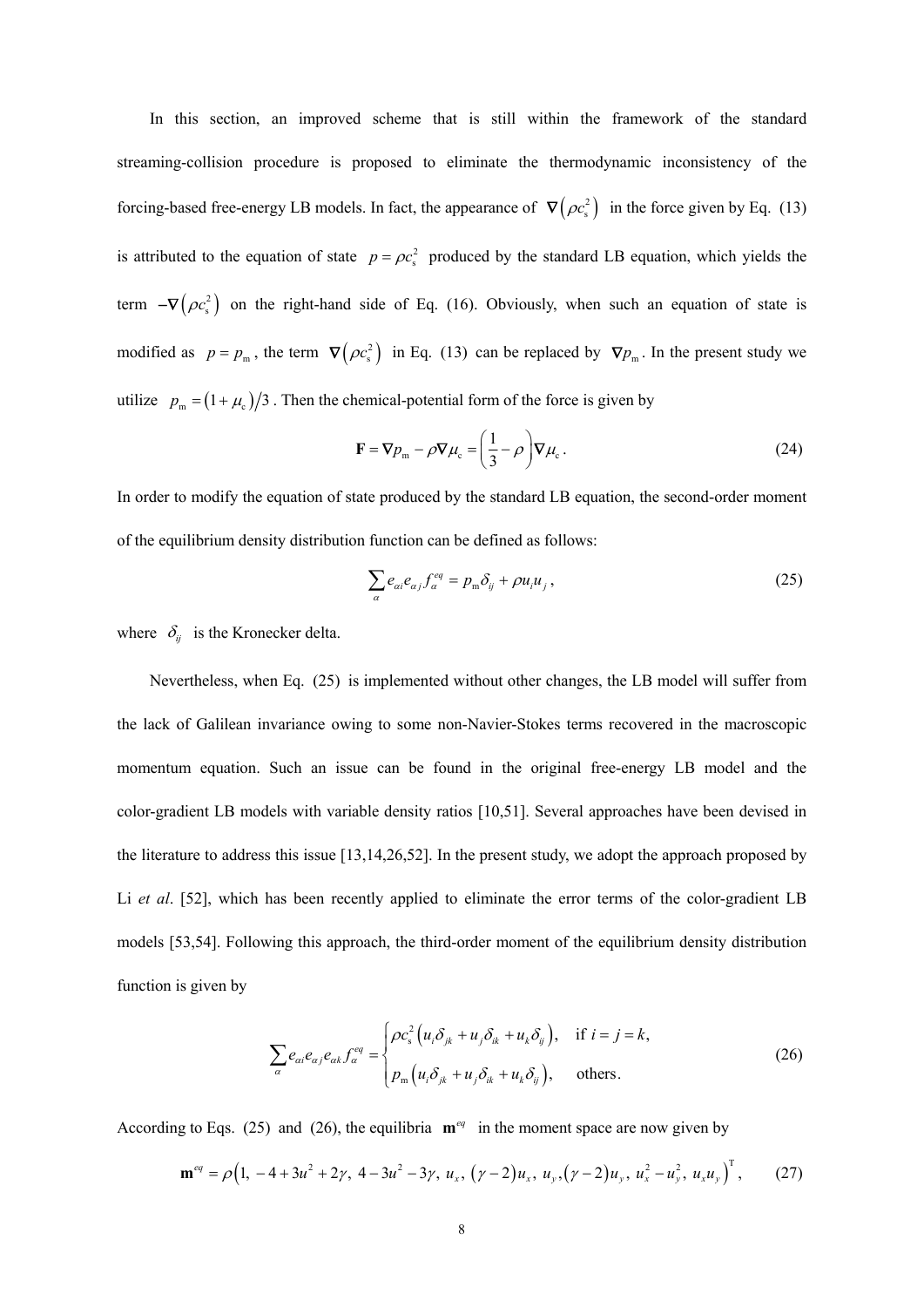where  $\gamma = 3p_m/\rho$ .

From Eq. (26) it can be found that the diagonal elements ( $i = j = k$ ) of the third-order moment deviate from the require relationship. As a result, there are still a couple of error terms that should be removed by introducing a correction term into the LB equation, i.e.,

$$
\mathbf{m}^* = \mathbf{m} - \mathbf{\Lambda} \left( \mathbf{m} - \mathbf{m}^{eq} \right) + \delta_i \left( \mathbf{I} - \frac{\mathbf{\Lambda}}{2} \right) \left( \mathbf{S} + \mathbf{C} \right),\tag{28}
$$

in which the correction term **C** is given by  $C = (0, 9C_1, 0, 0, 0, 0, 0, 3C_7, 0)^T$  with

$$
C_1 = \partial_x (\varphi u_x) + \partial_y (\varphi u_y), \quad C_7 = \partial_x (\varphi u_x) - \partial_y (\varphi u_y), \tag{29}
$$

where  $\varphi = (\rho c_s^2 - p_m)$ . The dynamic shear viscosity is now given by  $\eta = p_m (\tau_v - 0.5) \delta_t$ .

 To sum up, Eqs. (24), (27), and (28) constitute the improved scheme for eliminating the thermodynamic inconsistency of the forcing-based free-energy LB models. Compared with the standard forcing-based free energy LB model, the present scheme introduces some additional computations, namely the discretization of  $\partial_x(\varphi u_x)$  and  $\partial_y(\varphi u_y)$ . But it should also be noted that the discretization of  $\nabla (\rho c_s^2)$ , which is required in the standard forcing-based free energy LB model, is no longer needed when using the improved scheme.

## **IV. Numerical validation**

 In the preceding section, we have proposed an improved scheme for eliminating the thermodynamic inconsistency of the forcing-based free-energy LB models. In this section numerical simulations are carried out to validate the proposed scheme.

## **A. Flat interface**

 Firstly, the test of one-dimensional flat interfaces is considered. The grid system is taken as  $L_x \times L_y = 100 \times 100$  with the periodic boundary condition being applied in the *x* and *y* directions. Initially, the flat interfaces are placed at  $x = 0.25 L_x$  and  $x = 0.75 L_x$ , namely the central region is filled with the liquid phase, while the rest is occupied by the gas phase. The van der Waals equation of state is employed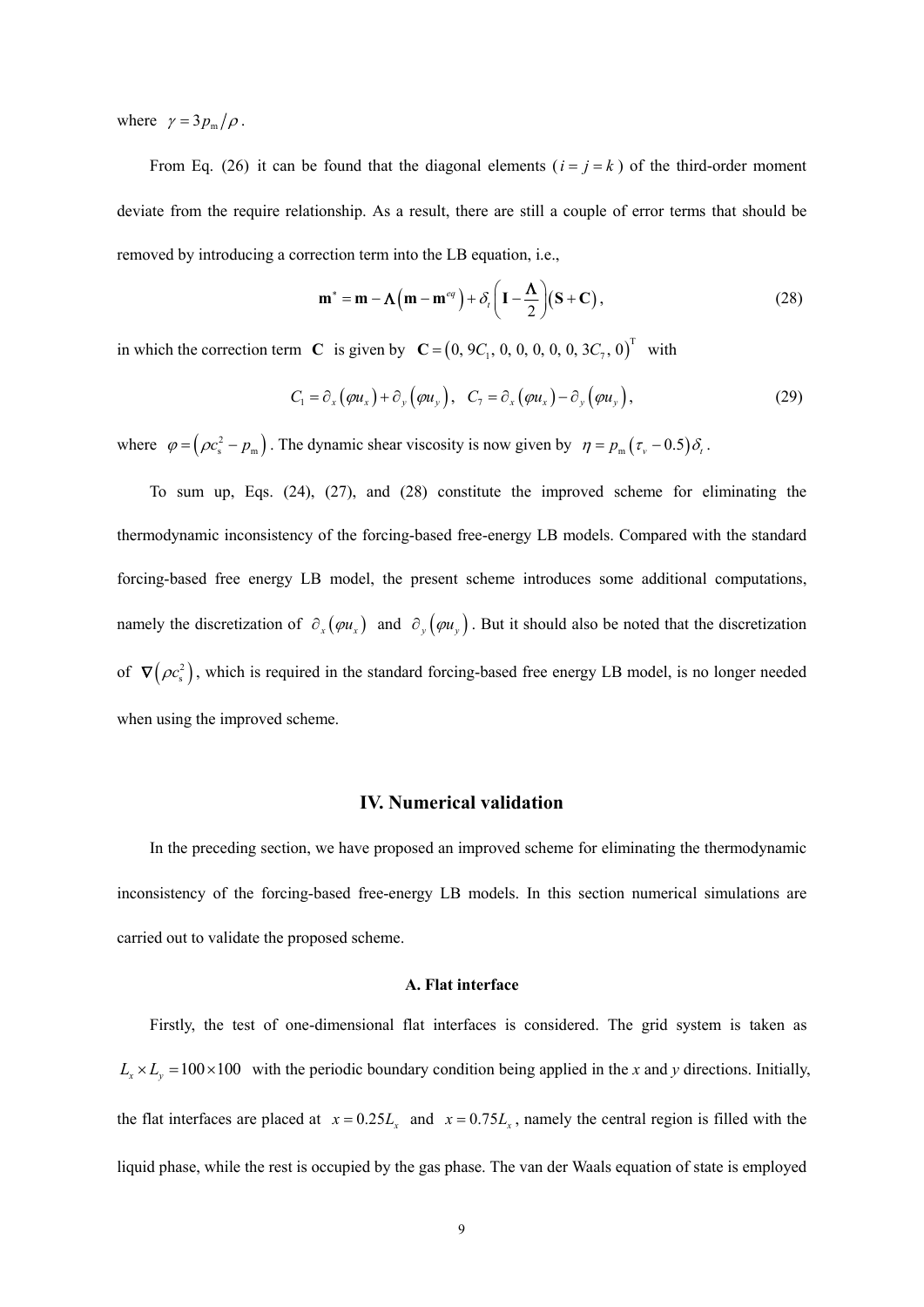[12,13,55], which corresponds to the bulk free-energy density  $E_f(\rho) = \rho RT \ln \left[ \frac{\rho}{(1-b\rho)} - a\rho^2 \right]$ . Then the following chemical potential can be obtained according to Eq. (2):

$$
\mu_{\rm c} = RT \left[ \ln \left( \frac{\rho}{1 - b\rho} \right) + \frac{1}{1 - b\rho} \right] - 2a\rho - \kappa \nabla^2 \rho \;, \tag{30}
$$

where *a* is the attraction parameter, *b* is the repulsion parameter, and *R* is the gas constant. In our simulations, the parameters are chosen as follows:  $a = 9/392$ ,  $b = 2/21$ ,  $R = 1$ , and  $\kappa = 0.02$ . The critical density and temperature are given by  $\rho_c = 1/(3b) = 3.5$  and  $T_c = 8a/(27Rb) = 1/14$ .

 Figure 1 displays the numerical coexistence curves predicted by the standard forcing-based free-energy LB model and the free-energy LB model using the improved scheme in the cases of  $v = \frac{\eta}{\rho} = 0.15$  and 0.03, where v is the kinematic viscosity. For comparison, the analytical solution given by the Maxwell construction is also shown there. From the figure it can be clearly seen that the numerical coexistence curve given by the standard forcing-based free-energy LB model gradually deviates from the analytical one as the reduced temperature decreases. In contrast, the numerical coexistence curve yielded by the improved scheme agrees well with the analytical one. Particularly, no deviations are observed between the cases of  $v = 0.15$  and  $v = 0.03$ , which indicates the thermodynamic consistency of the improved scheme is independent of the viscosity.



**FIG. 1**. Comparison of the numerical coexistence curves with the analytical solution given by the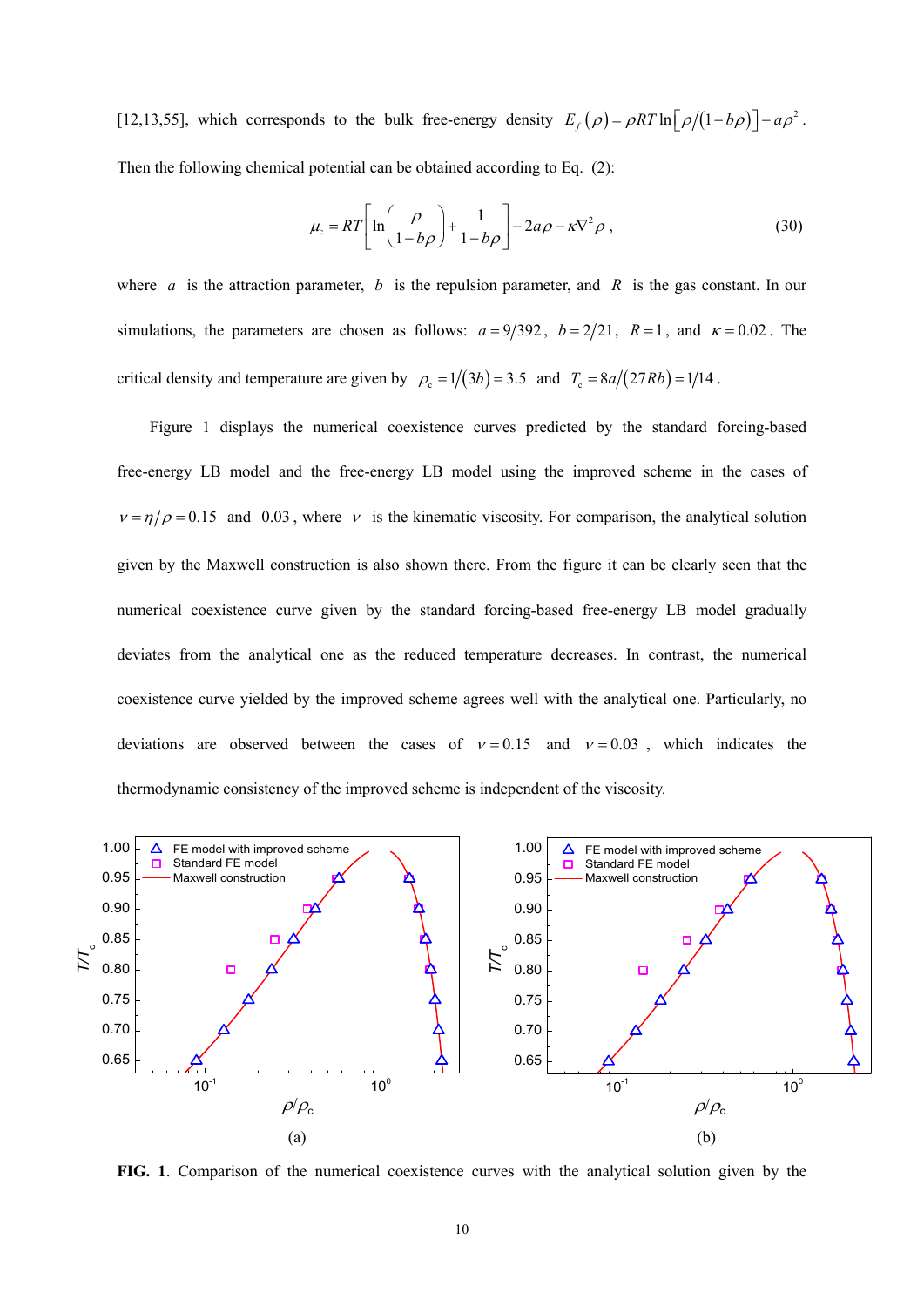Maxwell construction. The kinematic viscosity is given by (a)  $v = 0.15$  and (b) 0.03.

 At the thermodynamically equilibrium state, the chemical potential is constant everywhere. However, the standard forcing-based free-energy LB model results in a non-constant chemical potential due to the force imbalance at the discrete lattice level [32], as shown in Fig. 2, where the chemical potential profiles obtained by the standard forcing-based free-energy LB model and the free-energy LB model using the improved scheme are compared at  $T = 0.8T_c$  with  $v = 0.15$ . It can be seen that the chemical potential predicted by the standard forcing-based free-energy LB model varies significantly across the interfaces. Contrarily, the free-energy LB model using the improved scheme produces a rigorously uniform chemical potential ( $\mu$ <sub>c</sub>  $\approx$  0.018302) in the whole computational domain. Moreover, a numerical comparison between the improved scheme and the Lax-Wendroff propagation scheme formulated by Lou and Guo [32] can be found in the appendix A, from which it can be seen that the improved scheme yields a uniform chemical potential in all the investigated cases, whereas the Lax-Wendroff propagation scheme leads to a fluctuating chemical potential with variations across the interfaces.



**FIG. 2**. Comparison of the chemical potential profiles predicted by the standard forcing-based free-energy LB model and the free-energy LB model using the improved scheme at  $T = 0.8 T_{0}$ .

Furthermore, it is noticed that the numerical error term given by Eq. (23) not only alters the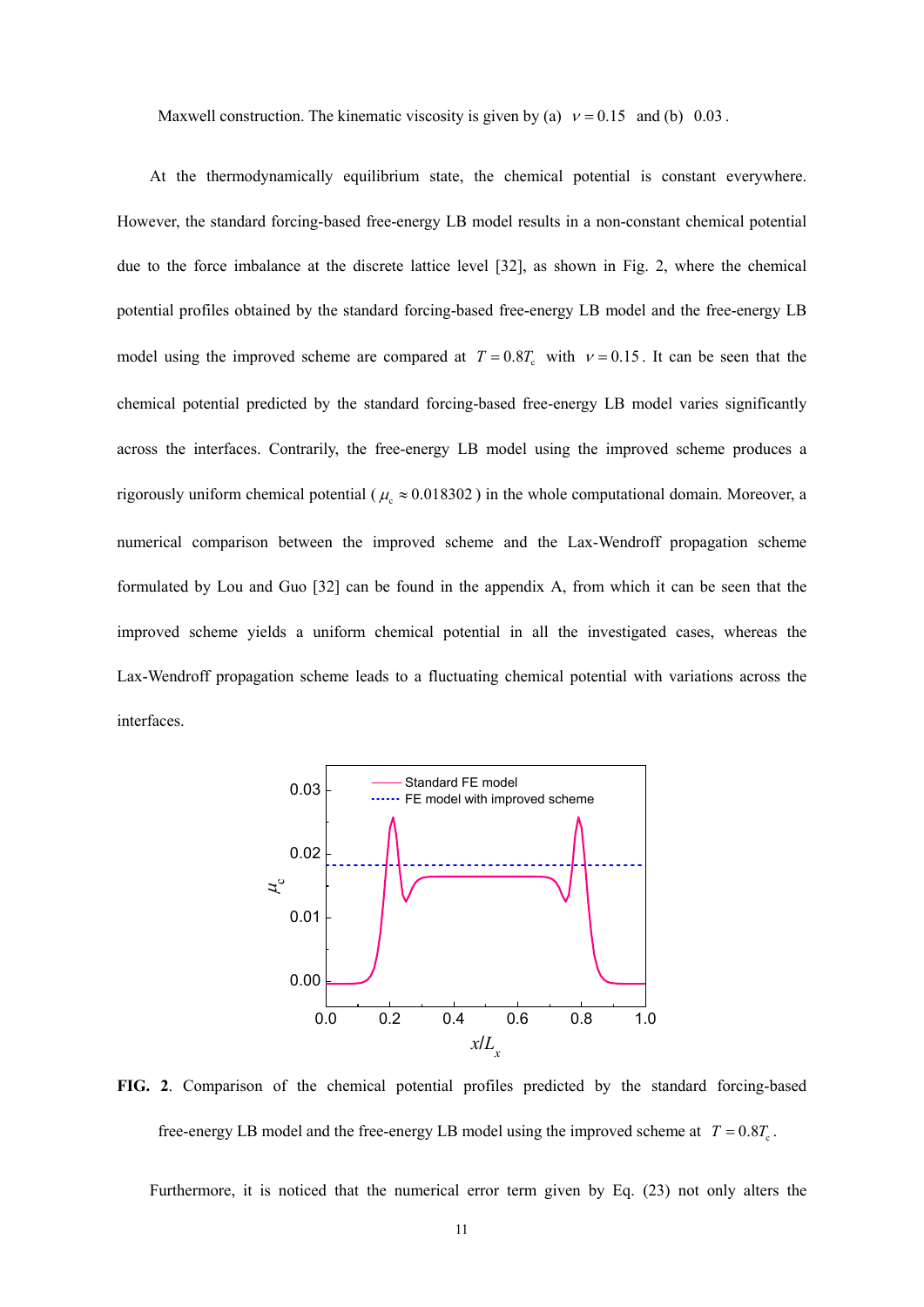coexisting liquid and gas densities but also affects the interface thickness. Figure 3 displays the density profiles obtained by the standard forcing-based free-energy LB model and the free-energy LB model using the improved scheme at  $T = 0.8T_c$  with  $v = 0.15$ . From the figure we can see that the liquid-gas interface predicted by the standard forcing-based free-energy LB model is much thicker than that given by the improved scheme. Such a phenomenon indicates that the major numerical error term described by Eq. (23) serves as a numerical dissipation term for the forcing-based free-energy LB models, which smoothes the liquid-gas interface. Here it is also worth mentioning that the interface in the LB simulations usually becomes thinner with the decrease of the reduced temperature (see Fig. 3 in Ref. [19] for details), but it can be widened by adjusting the parameter *a* in the non-ideal equation of state.



**FIG. 3**. Comparison of the density profiles obtained by the standard forcing-based free-energy LB model and the free-energy LB model using the improved scheme at  $T = 0.8 T_c$ .

## **B. Circular droplet**

 In this subsection, numerical simulations are performed for the problem of two-dimensional circular droplet. In this test, a liquid droplet of radius *r* is placed at the center of a square domain and the rest of the domain is filled with the gas phase. The grid system is chosen as  $L_x \times L_y = 120 \times 120$  with the periodic boundary condition being applied in the *x* and *y* directions. The density field is initialized as follows: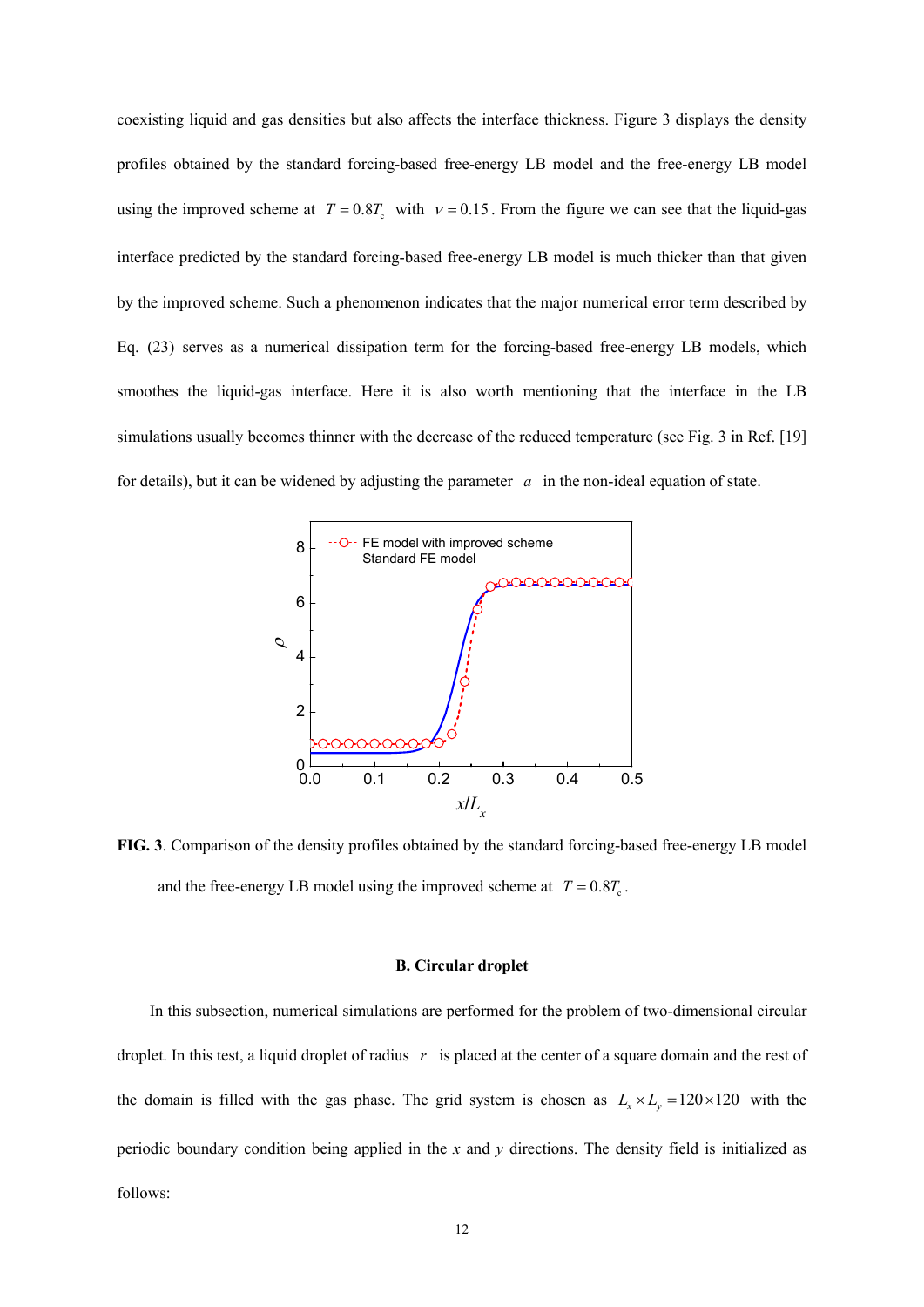$$
\rho(x,y) = \frac{\rho_l + \rho_s}{2} - \frac{\rho_l - \rho_s}{2} \tanh\left[\frac{2(r_0 - r)}{W}\right],\tag{31}
$$

where  $\rho_1$  and  $\rho_g$  are the densities of the liquid and gas phases, respectively,  $W = 5$  is the initial interface thickness, and  $r_0 = \sqrt{(x-x_0)^2 + (y-y_0)^2}$ , in which  $(x_0, y_0)$  is the center of the computational domain.

 For circular droplets, the liquid and gas densities at the equilibrium state can be obtained according to the non-ideal equation of state and the Young-Laplace's law [32]. The equilibrium liquid and gas densities of flat surfaces correspond to the case of a circular droplet with the radius  $r \to \infty$ . As the droplet size decreases, both the liquid and gas densities increase above the respective flat-interface values according to the Young-Laplace's law, which gives the following expressions for the pressures inside and outside of the circular droplet, respectively [56]:

$$
p_l = p_l^{\text{sat}} + \frac{\rho_l^{\text{sat}}}{\rho_l^{\text{sat}} - \rho_g^{\text{sat}}} \frac{g}{r}, \quad p_g = p_g^{\text{sat}} + \frac{\rho_g^{\text{sat}}}{\rho_l^{\text{sat}} - \rho_g^{\text{sat}}} \frac{g}{r},
$$
(32)

where  $p_i$  and  $p_g$  are the pressures of the liquid and gas phases, respectively,  $\theta$  is the surface tension, and the superscript sat denotes the properties given by the Maxwell construction. When the surface tension  $\theta$  and the droplet radius r are known, the pressures  $p_i$  and  $p_g$  can be determined at a given reduced temperature  $(T/T_c)$ . Then the analytical liquid and gas densities can be theoretically obtained by solving  $p_l = p_{\text{EOS}}(\rho_l)$  and  $p_g = p_{\text{EOS}}(\rho_g)$ , respectively. In the present test, the parameters  $a, b, R,$  and  $\kappa$  are the same as those used in the previous section.

 The numerical liquid and gas densities obtained by the standard forcing-based free-energy LB model and the free-energy LB model using the improved scheme are displayed in Figs. 4 and 5 for the cases of  $T/T_c = 0.8$  and 0.7, respectively. The results of the standard forcing-based free-energy LB model are unavailable at  $T/T_c = 0.7$  as the model is unstable in this case. The kinematic viscosity is chosen as  $v = 0.15$ . For comparison, the theoretical results are also presented in the figures. From Fig. 4 it can be seen that the liquid and gas densities predicted by the standard forcing-based free-energy LB model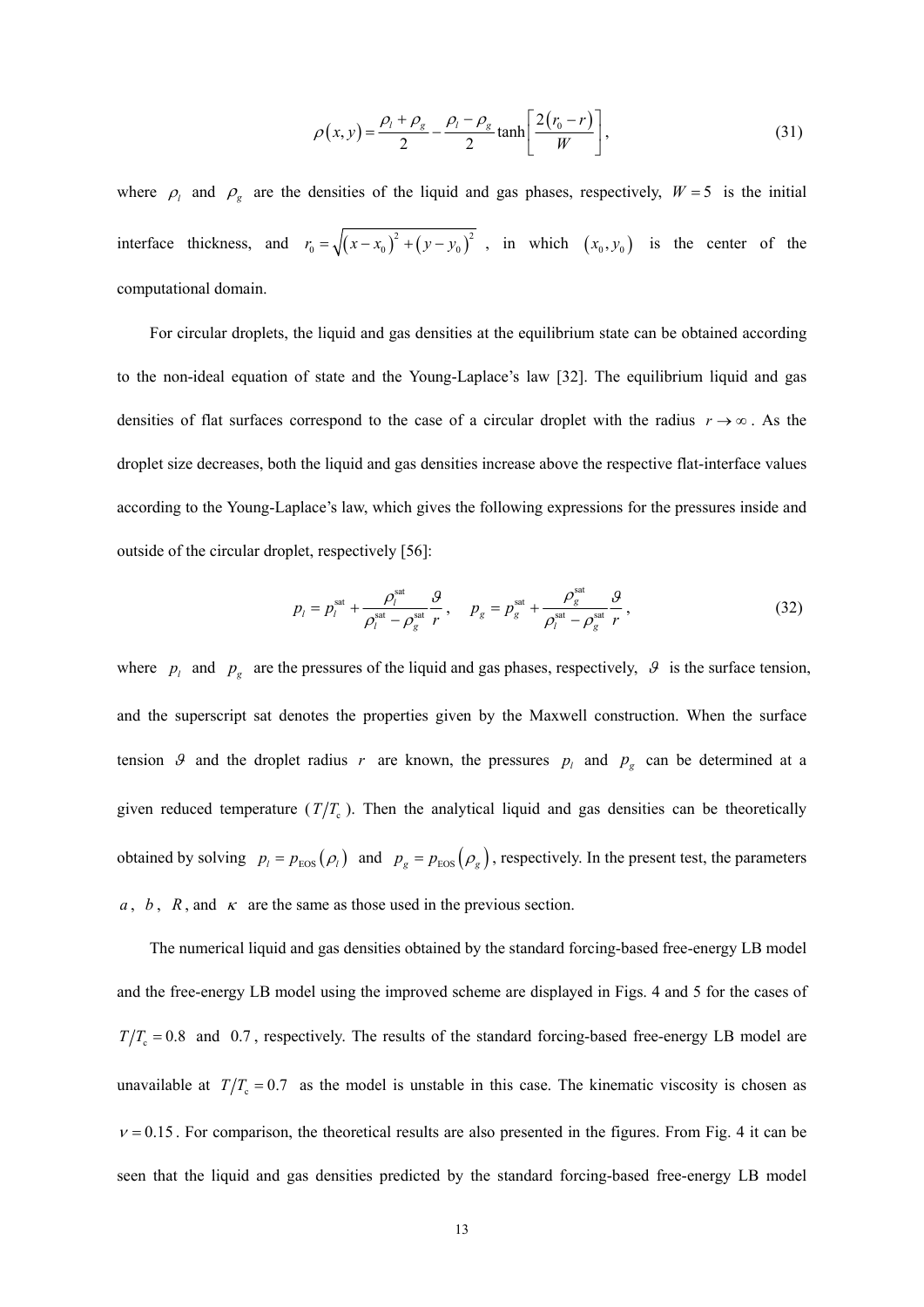significantly deviate from those of the theoretical solution. In contrast, Figs. 4 and 5 show that the numerical results given by the improved scheme are in excellent agreement with the theoretical ones in both cases. Specifically, in the case of  $T/T_c = 0.8$  the maximum relative errors yielded by the standard forcing-based free-energy LB model and the improved scheme are about 35.3% and 0.23%, respectively. Obviously, the free-energy LB model using the improved scheme performs much better than the standard forcing-based free-energy LB model.



**FIG. 4**. Simulation of circular droplets. Comparison of the numerical liquid and gas densities obtained by different forcing-based free-energy LB models with the theoretical ones at  $T = 0.8 T_c$ .



**FIG. 5**. Simulation of circular droplets. Comparison of the numerical liquid and gas densities obtained by the free-energy LB model using the improved scheme with the theoretical ones at  $T = 0.7 T_c$ .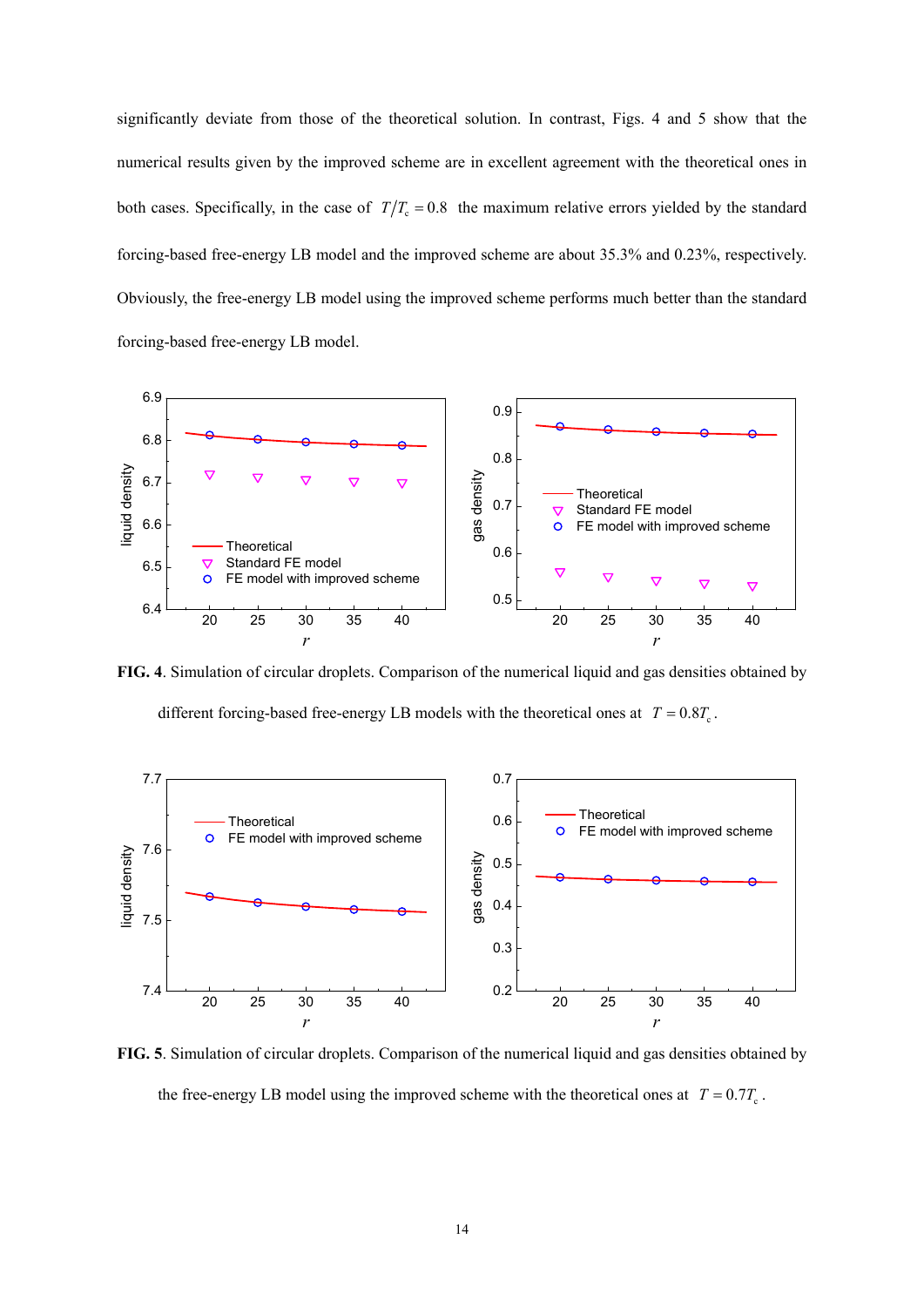**Table I**. Comparison of the maximum spurious currents yielded by the standard forcing-based free-energy LB model and the free-energy LB model using the improved scheme in the simulation of circular droplets at  $T = 0.8 T_c$ .

| Cases             | $r=20$<br>$r = 25$     |                        | $r = 30$               | $r = 40$               |
|-------------------|------------------------|------------------------|------------------------|------------------------|
| Standard FE model | $5.56 \times 10^{-4}$  | $5.52 \times 10^{-4}$  | $5.42 \times 10^{-4}$  | $5.13 \times 10^{-4}$  |
| Improved scheme   | $2.93 \times 10^{-15}$ | $3.32 \times 10^{-15}$ | $1.86 \times 10^{-15}$ | $2.20 \times 10^{-14}$ |

 Table I provides a comparison of the maximum spurious currents produced by the standard forcing-based free-energy LB model and the free-energy LB model using the improved scheme in the simulation of circular droplets at  $T = 0.8T$ , with different initial radii. The results are obtained after  $5 \times 10<sup>4</sup>$  time steps. From the table we can see that in all the cases the maximum spurious currents yielded by the improved scheme are on the order of  $10^{-14} \sim 10^{-15}$ , which are smaller by ten orders of magnitude than those caused by the standard forcing-based free-energy LB model. The results demonstrate that the improved scheme is capable of not only eliminating the thermodynamic inconsistency but also significantly reducing the spurious currents.

 As discussed in the previous section, when Eq. (25) is implemented without other changes, the LB model will suffer from the lost of Galilean invariance. In LB literature [14,26] it has been reported that a circular droplet in a uniform flow field will become an elliptic one when employing a two-phase LB model with broken Galilean invariance. To verify the Galilean invariance of the improved scheme, a moving circular droplet in a two-dimensional channel is simulated. The grid system is chosen as  $L_x \times L_y = 120 \times 120$  and a circular droplet of  $r = 25$  is initially placed at the center of the computational domain. The parallel top and bottom plates in the *y* direction begin to move with a constant velocity  $U = 0.1$  at  $t = 0$ . The no-slip boundary scheme [57] is applied at the solid plates and the periodic boundary condition is employed in the *x* direction. The reduced temperature and the kinematic viscosity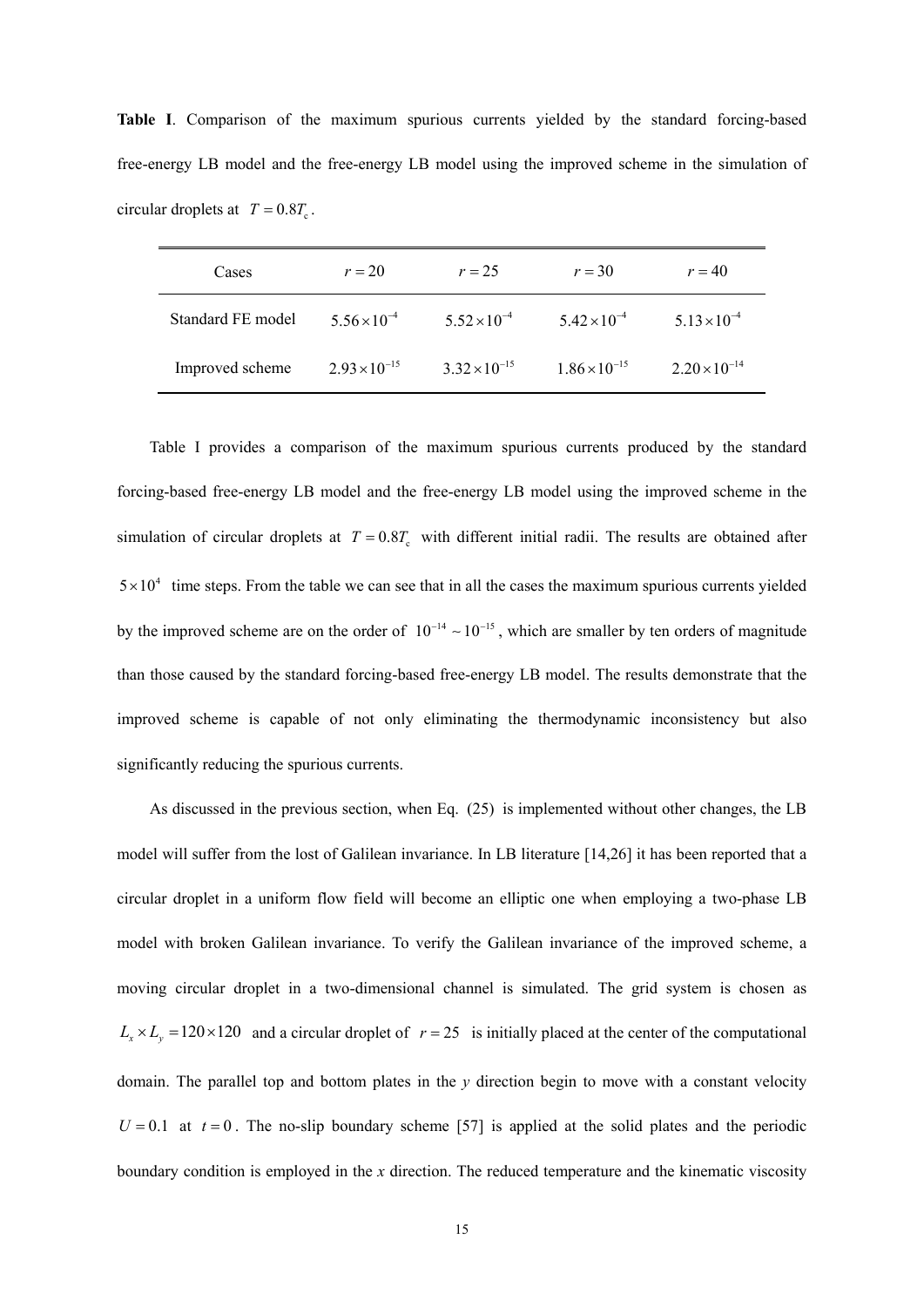are taken as  $T/T_c = 0.7$  and  $v = 0.15$ , respectively. Figure 6 displays some snapshots of a moving circular droplet simulated by the free-energy LB model with the improved scheme. It can be seen that the circular shape of the droplet is well preserved during the moving process, confirming that the improved scheme is Galilean invariant.



**FIG. 6**. Density contours of a moving circular droplet simulated by the free-energy LB model with the improved scheme. (a)  $t = 20000 \delta_{t}$ , (b)  $40000 \delta_{t}$ , (c)  $70000 \delta_{t}$ , and (d)  $90000 \delta_{t}$ .

## **V. Summary**

 In this paper, we have investigated the problem of thermodynamic inconsistency of a class of free-energy LB models in which the divergence of thermodynamic pressure tensor or its equivalent form expressed by the chemical potential is incorporated into the LB equation via a forcing term. It is shown that the numerical error term that causes the thermodynamic inconsistency mainly includes two parts, one comes from the discrete gradient operator and the other can be identified in a high-order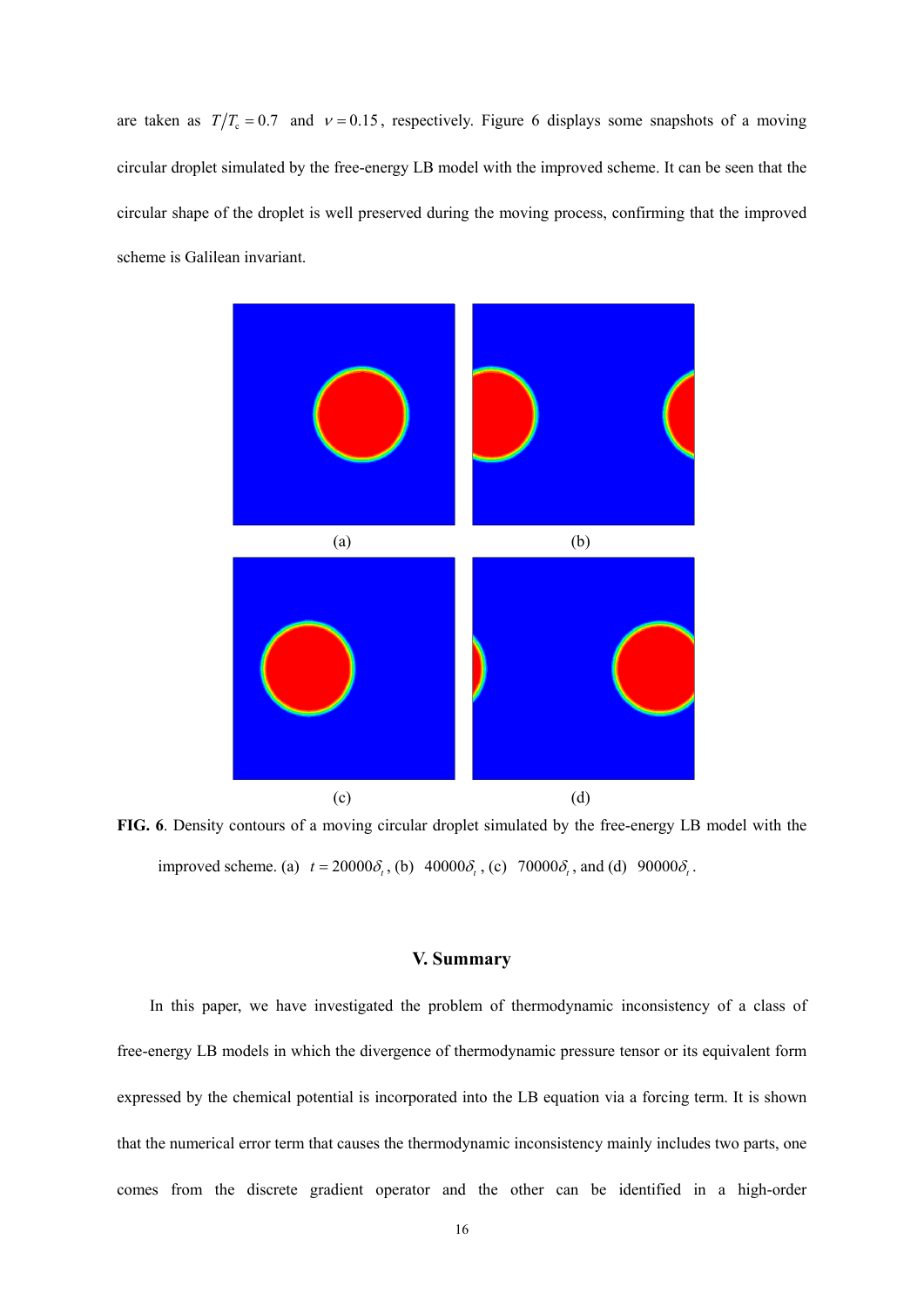Chapman-Enskog analysis. An improved scheme that is still within the framework of the standard streaming-collision procedure has been proposed to eliminate the thermodynamic inconsistency of the forcing-based free-energy LB models. The improved scheme is constructed by modifying the equation of state of the standard LB equation, through which the discretization of  $\nabla (\rho c_s^2)$  is no longer required in the force calculation.

 Numerical simulations have been performed for one-dimensional flat interfaces and two-dimensional circular droplets to validate the proposed scheme. It has been shown that the improved scheme is capable of eliminating the thermodynamic inconsistency and can significantly reduce the spurious currents in comparison with the standard forcing-based free-energy LB model. Specifically, in the test of circular droplets, the maximum spurious currents yielded by the improved scheme are on the order of  $10^{-14} \sim 10^{-15}$ , which are smaller by ten orders of magnitude than those produced by the standard forcing-based free-energy LB model. Finally, it should be mentioned that using the chemical potential is not the only way to incorporate the surface tension effect. Some other ways can be found in Ref. [58], in which a comparative analysis of various surface tension formulations has been made.

# **Acknowledgments**

This work was supported by the National Natural Science Foundation of China (No. 51822606).

#### **Appendix A: Comparison of the improved scheme with two available schemes in the literature**

 In this appendix, the improved scheme devised in the present work is numerically compared with the Lax-Wendroff propagation scheme formulated by Lou and Guo [32] and the forcing scheme proposed by Wagner [49] (e.g., see Eq. (59) in Ref. [49]) for eliminating the thermodynamic inconsistency of the forcing-based free-energy LB models. The Lax-Wendroff propagation scheme [32] can be expressed as follows:

$$
f_{\alpha}^{*}\left(\mathbf{x},t\right) = f_{\alpha}\left(\mathbf{x},t\right) - \frac{1}{\tau} \Big[ f_{\alpha}\left(\mathbf{x},t\right) - f_{\alpha}^{eq}\left(\mathbf{x},t\right) \Big] + \hat{\delta}_{t} \left(1 - \frac{1}{2\tau}\right) G_{\alpha}, \tag{A1}
$$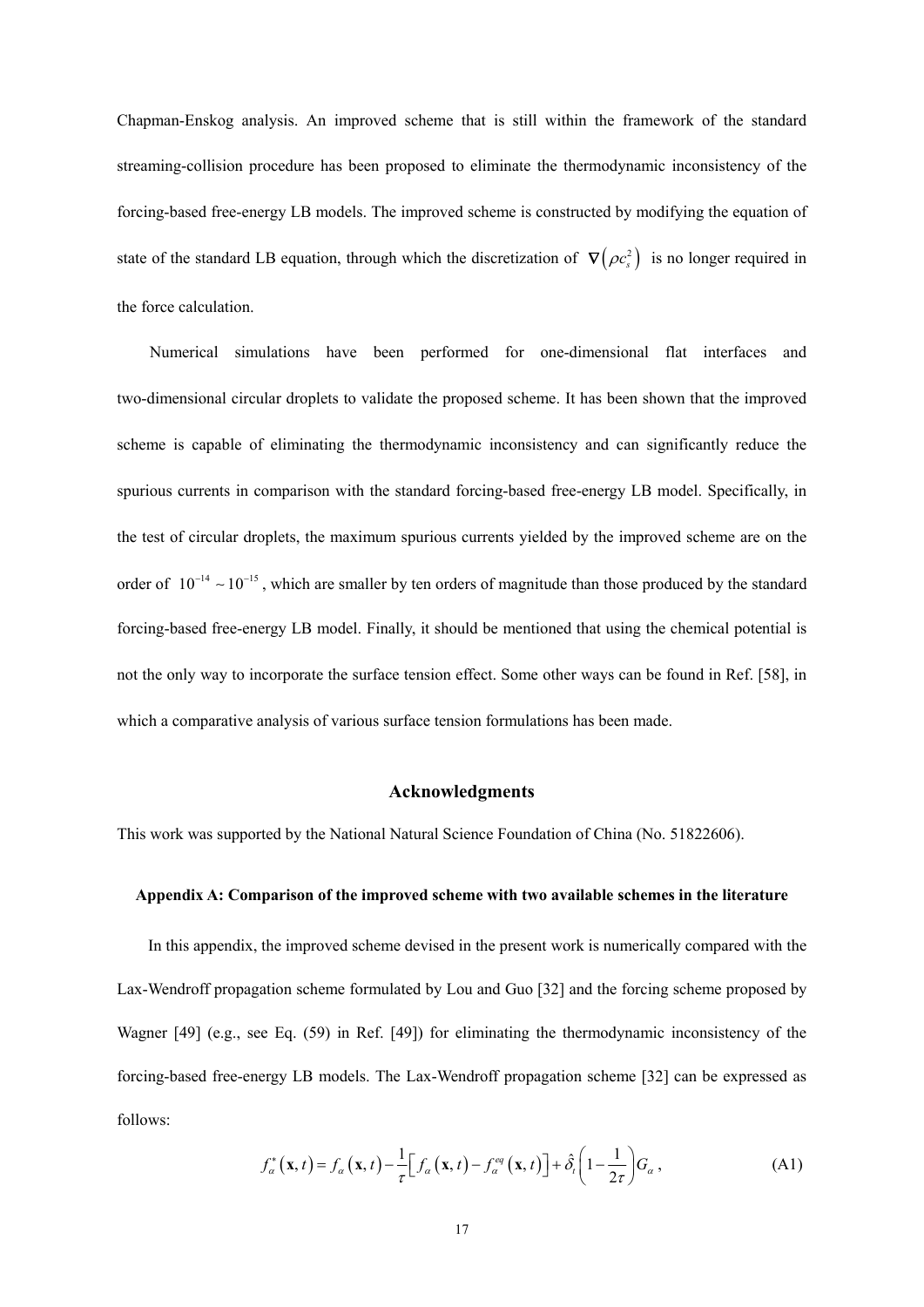$$
f_{\alpha}\left(\mathbf{x},t+\hat{\delta}_{t}\right)=a_{0}f_{\alpha}^{*}\left(\mathbf{x},t\right)+a_{1}f_{\alpha}^{*}\left(\mathbf{x}+\mathbf{c}_{\alpha}\delta_{x},t\right)+a_{-1}f_{\alpha}^{*}\left(\mathbf{x}-\mathbf{c}_{\alpha}\delta_{x},t\right),
$$
\n(A2)

where  $a_0 = 1 - A^2$ ,  $a_1 = A(A-1)/2$ ,  $a_{-1} = A(A+1)/2$ , and  $c_\alpha = c_\alpha/c$ , in which *A* is the Courant-Friedrichs-Lewy (CFL) number and *c* is the lattice constant. In lattice units, the spatial step  $\delta_x$  and the lattice constant are usually taken as  $\delta_x = c = 1$ . But the time step  $\hat{\delta}_t$  in Eqs. (A1) and (A2) is determined from the CFL condition [32], i.e.,  $\hat{\delta}_t = A \delta_x / c$ , which is different from the time step  $\delta_t$  in the standard LB method.

 According to Ref. [32], the numerical errors can be reduced by decreasing the CFL number. A typical choice of the CFL number is  $A = 0.1$ , which leads to  $\hat{\delta}_t = 0.1 \delta_t$ . Correspondingly, the computational cost will be increased by ten times. For the above Lax-Wendroff propagation scheme, the macroscopic velocity is calculated via  $\rho \mathbf{u} = \sum_{\alpha} \mathbf{e}_{\alpha} f_{\alpha} + 0.5 \hat{\delta}_{i} \mathbf{F}$ , in which  $\mathbf{F} = \nabla (\rho c_s^2) - \rho \nabla \mu_c$ , and the equilibrium density distribution function in Eq. (A1) is chosen as [32]

$$
f_{\alpha}^{eq} = \rho \omega_{\alpha} \left[ 1 + \frac{(\mathbf{e}_{\alpha} \cdot \mathbf{u})}{c_{\rm s}^2} + \frac{(\mathbf{e}_{\alpha} \cdot \mathbf{u})^2}{2c_{\rm s}^4} - \frac{|\mathbf{u}|^2}{2c_{\rm s}^2} + \frac{B \hat{\delta}_{\rm r} (\mathbf{e}_{\alpha} \mathbf{e}_{\alpha} - c_{\rm s}^2 \mathbf{I}) : \mathbf{T}}{2c_{\rm s}^2} \right],
$$
(A3)

where *B* is a free parameter used to adjust the kinematic viscosity and the tensor **T** is calculated by

$$
\rho c_s^2 \hat{\delta}_t (B - \tau) \mathbf{T} = \sum_{\alpha} \mathbf{e}_{\alpha} \mathbf{e}_{\alpha} f_{\alpha} - \rho c_s^2 \mathbf{I} - \rho \mathbf{u} \mathbf{u} - (\tau - 0.5) \hat{\delta}_t (\mathbf{u} \mathbf{F} + \mathbf{F} \mathbf{u}). \tag{A4}
$$

The kinematic viscosity is then defined as  $v = c_s^2 (\tau - 0.5 - B) \hat{\delta}_t$ .

 The test of flat interfaces is examined in this appendix. The simulation setup, the grid system, and the parameters of the van der Waals equation of state are the same as those used in Sec. IV. According to Ref. [32], the CFL number of the Lax-Wendroff propagation scheme is taken as  $A = 0.1$ . The parameter *B* in Eq. (A3) is determined from  $v = c_s^2 (\tau - 0.5 - B) \hat{\delta}_t$  with  $\tau = 1$  and  $\hat{\delta}_t = A = 0.1$ . In simulations, the kinematic viscosity is chosen as  $v = 0.04$ . Therefore, for the Lax-Wendroff propagation scheme the parameter *B* is given by  $B = -0.7$  and the relaxation time is taken as  $\tau = 0.62$  for the forcing scheme proposed in Ref. [49]. The coexisting gas and liquid densities obtained by the Lax-Wendroff propagation scheme, the forcing scheme proposed in Ref. [49], and the improved scheme devised in the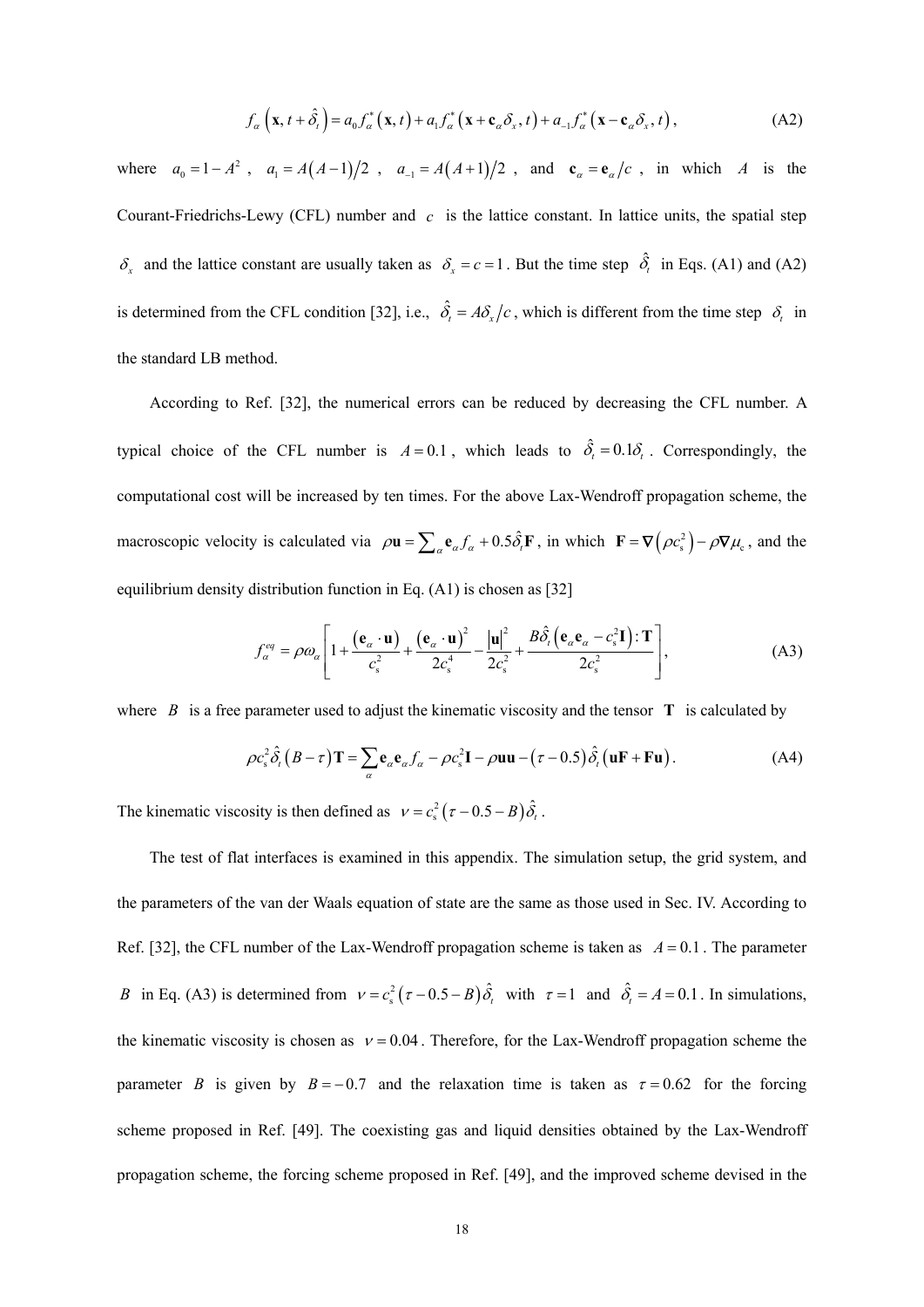present work are compared in Table II for the cases of  $T/T_c = 0.9$ , 0.85, 0.8, and 0.7, respectively. For comparison, the analytical results of the Maxwell construction are also listed there.

 From the table it can be seen that the numerical results obtained by the improved scheme are in excellent agreement with the analytical ones in all the investigated cases, whereas the gas density given by the Lax-Wendroff propagation scheme gradually deviates from the analytical solution when the reduced temperature  $T/T_c$  decreases and the maximum relative error is about 3.5%, which is produced at  $T/T_c = 0.7$  in the gas phase. The numerical results of the forcing scheme proposed in Ref. [49] agree well with the analytical results of the Maxwell construction in the cases of  $T/T_c = 0.9$  and 0.85, but it suffers from numerical instability at  $T/T_c = 0.8$  and 0.7.

**Table II**. Comparison of the coexisting gas and liquid densities obtained by the Lax-Wendroff scheme [32], the forcing scheme proposed in Ref. [49], and the improved scheme at  $v = 0.04$ .

| $T/T_c$ | L-W scheme [32] |                     | Scheme in Ref. [49] |                     | Improved scheme |                     | Analytical     |                     |
|---------|-----------------|---------------------|---------------------|---------------------|-----------------|---------------------|----------------|---------------------|
|         | $\rho_{\rm g}$  | $\rho$ <sub>l</sub> | $\rho_{\rm g}$      | $\rho$ <sub>l</sub> | $\rho_{\rm g}$  | $\rho$ <sub>l</sub> | $\rho_{\rm g}$ | $\rho$ <sub>l</sub> |
| 0.9     | 1.4865          | 5.7992              | 1.4901              | 5.80045             | 1.4901          | 5.80045             | 1.4901         | 5.80045             |
| 0.85    | 1.113           | 6.323               | 1.11905             | 6.325               | 1.11905         | 6.325               | 1.11905        | 6.32499             |
| 0.8     | 0.8300          | 6.7626              |                     |                     | 0.83883         | 6.76447             | 0.83883        | 6.76447             |
| 0.7     | 0.4324          | 7.4896              |                     |                     | 0.44805         | 7.49149             | 0.44805        | 7.4915              |

 The chemical potential profiles predicted by the Lax-Wendroff propagation scheme, the forcing scheme proposed in Ref. [49], and the improved scheme are compared in Fig. 7, from which it can be found that the improved scheme produces a uniform chemical potential in all the investigated cases, while the Lax-Wendroff propagation scheme leads to a fluctuating chemical potential with variations across the interfaces. Specifically, the numerical chemical potentials given by the improved scheme agree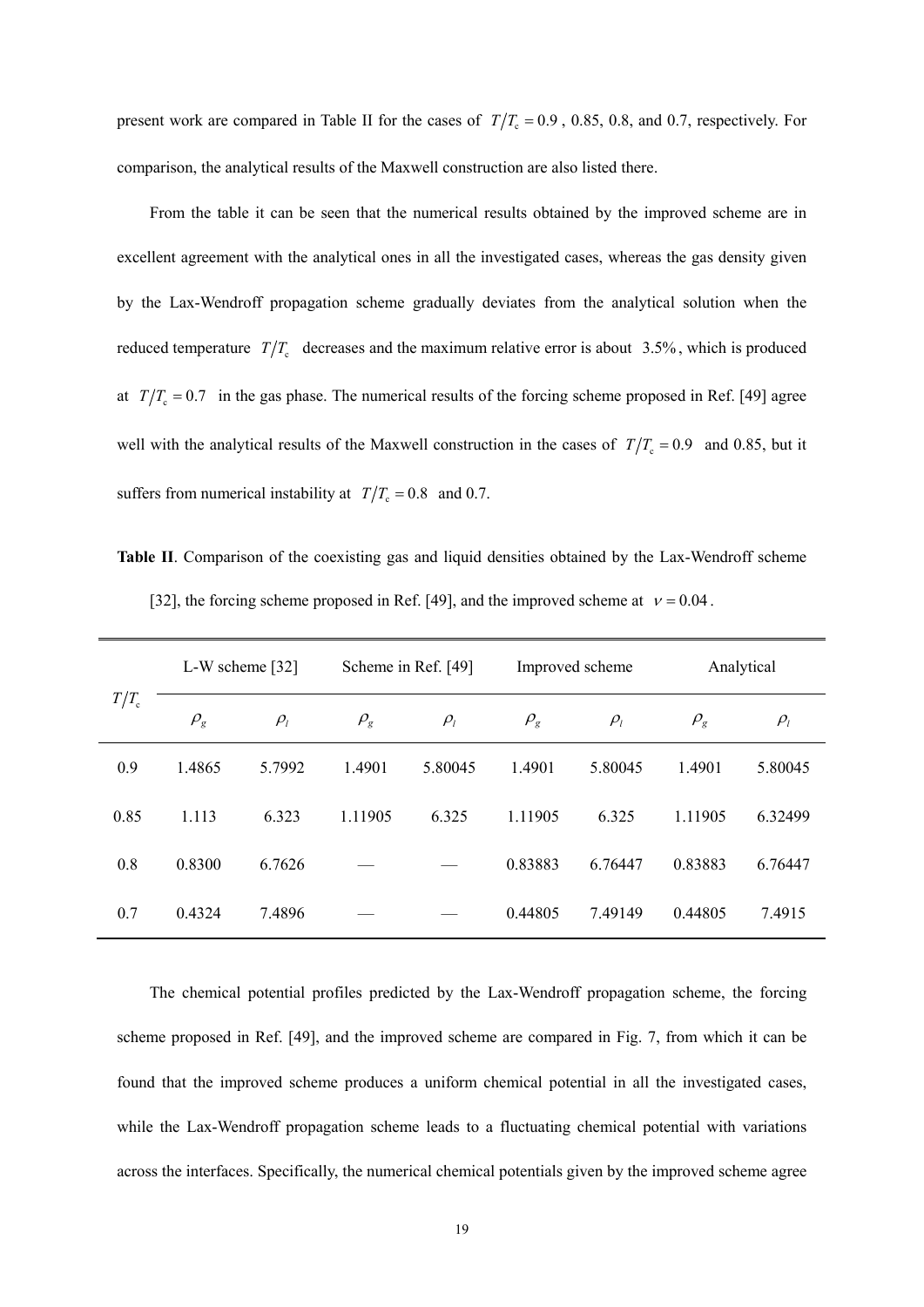very well the analytical results obtained from Eq. (30), which are given by  $\mu_c^{an} \approx 0.041974$ , 0.030243, 0.018302, and  $-0.006307$  for the cases of  $T/T_c = 0.9$ , 0.85, 0.8, and 0.7, respectively. The results of the forcing scheme proposed in Ref. [49] are unavailable at  $T/T_c = 0.8$  and 0.7 owing to numerical instability, but it produces a uniform chemical potential in the cases of  $T/T_c = 0.9$  and 0.85. The different performances between the Lax-Wendroff propagation scheme and the improved scheme may be attributed to the fact that the discretization of  $\nabla (\rho c_s^2)$  is involved in the former scheme but is not needed in the latter scheme.



**FIG. 7**. Comparison of the chemical potential profiles predicted by the Lax-Wendroff scheme [32], the forcing scheme proposed in Ref. [49], and the improved scheme devised in the present work at  $v = 0.04$ . (a)  $T = 0.9T_c$ , (b)  $T = 0.85T_c$ , (c)  $T = 0.8T_c$ , and (d)  $T = 0.7T_c$ .

# **References**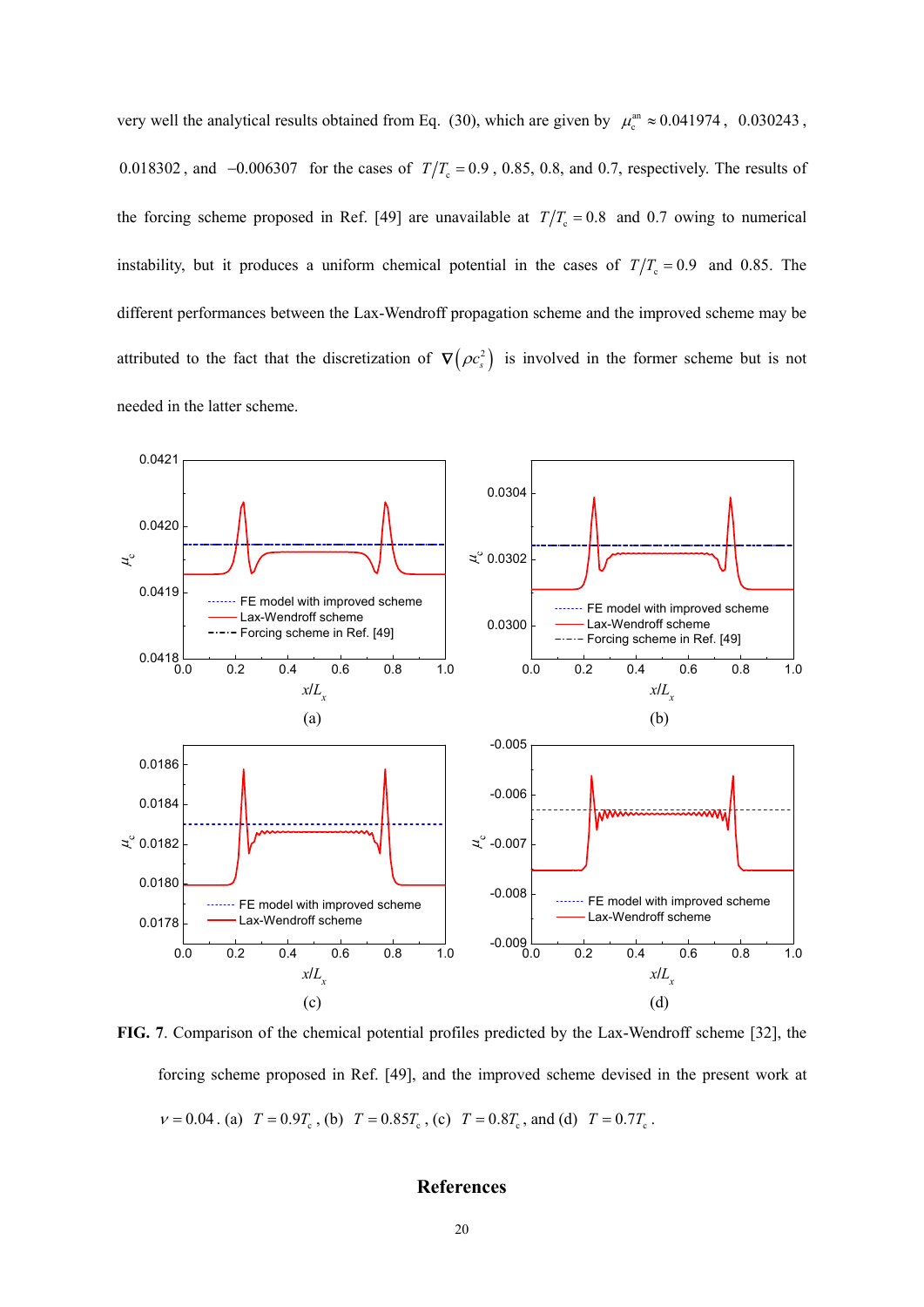- [1] S. Chen and G. D. Doolen, Annual Review of Fluid Mechanics **30**, 329 (1998).
- [2] C. K. Aidun and J. R. Clausen, Annual Review of Fluid Mechanics **42**, 439 (2010).
- [3] S. Succi, Europhysics Letters **109**, 50001 (2015).
- [4] Z. Guo and C. Shu, *Lattice Boltzmann Method and Its Applications in Engineering* (World Scientific, 2013).
- [5] Q. Li, K. H. Luo, Q. J. Kang, Y. L. He, Q. Chen, and Q. Liu, Progress in Energy and Combustion Science **52**, 62 (2016).
- [6] U. Frisch, B. Hasslacher, and Y. Pomeau, Physical Review Letters **56**, 1505 (1986).
- [7] H. Huang, M. C. Sukop, and X. Y. Lu, *Multiphase Lattice Boltzmann Methods: Theory and Application* (John Wiley & Sons, 2015).
- [8] T. Krüger, H. Kusumaatmaja, A. Kuzmin, O. Shardt, G. Silva, and E. M. Viggen, *The Lattice Boltzmann Method - Principles and Practice* (Springer Nature, 2017).
- [9] A. K. Gunstensen, D. H. Rothman, S. Zaleski, and G. Zanetti, Physical Review A **43**, 4320 (1991).
- [10] D. Grunau, S. Chen, and K. Eggert, Physics of Fluids A **5**, 2557 (1993).
- [11] M. Latva-Kokko and D. H. Rothman, Phys. Rev. E **71**, 056702 (2005).
- [12] M. R. Swift, W. R. Osborn, and J. M. Yeomans, Physical Review Letters **75**, 830 (1995).
- [13] M. R. Swift, E. Orlandini, W. R. Osborn, and J. M. Yeomans, Phys. Rev. E **54**, 5041 (1996).
- [14] T. Inamuro, N. Konishi, and F. Ogino, Computer Physics Communications **129**, 32 (2000).
- [15] C. M. Pooley and K. Furtado, Phys. Rev. E **77**, 046702 (2008).
- [16] X. Shan and H. Chen, Phys. Rev. E **47**, 1815 (1993).
- [17] X. Shan and H. Chen, Phys. Rev. E **49**, 2941 (1994).
- [18] X. Shan, Phys. Rev. E **77**, 066702 (2008).
- [19] Q. Li, K. H. Luo, and X. J. Li, Phys. Rev. E **87**, 053301 (2013).
- [20] M. Sbragaglia and D. Belardinelli, Phys. Rev. E **88**, 013306 (2013).
- [21] Q.Li, Y.Yu, and Z. X.Wen, Phys. Fluids **32**, 093306 (2020).
- [22] T. Lee and L. Liu, Journal of Computational Physics **229**, 8045 (2010).
- [23] A. Fakhari and M. H. Rahimian, Phys. Rev. E **81**, 036707 (2010).
- [24] A. Fakhari and D. Bolster, **334**, 620 (2017).
- [25] A. Kuzmin, A. A. Mohamad, and S. Succi, International Journal of Modern Physics C **19**, 875 (2008).
- [26] A. N. Kalarakis, V. N. Burganos, and A. C. Payatakes, Phys. Rev. E **65**, 056702 (2002).
- [27] A. J. Wagner and Q. Li, Physica A **362**, 105 (2006).
- [28] T. Lee and P. F. Fischer, Phys. Rev. E **74**, 046709 (2006).
- [29] A. Mazloomi M, S. S. Chikatamarla, and I. V. Karlin, Physical Review Letters **114**, 174502 (2015).